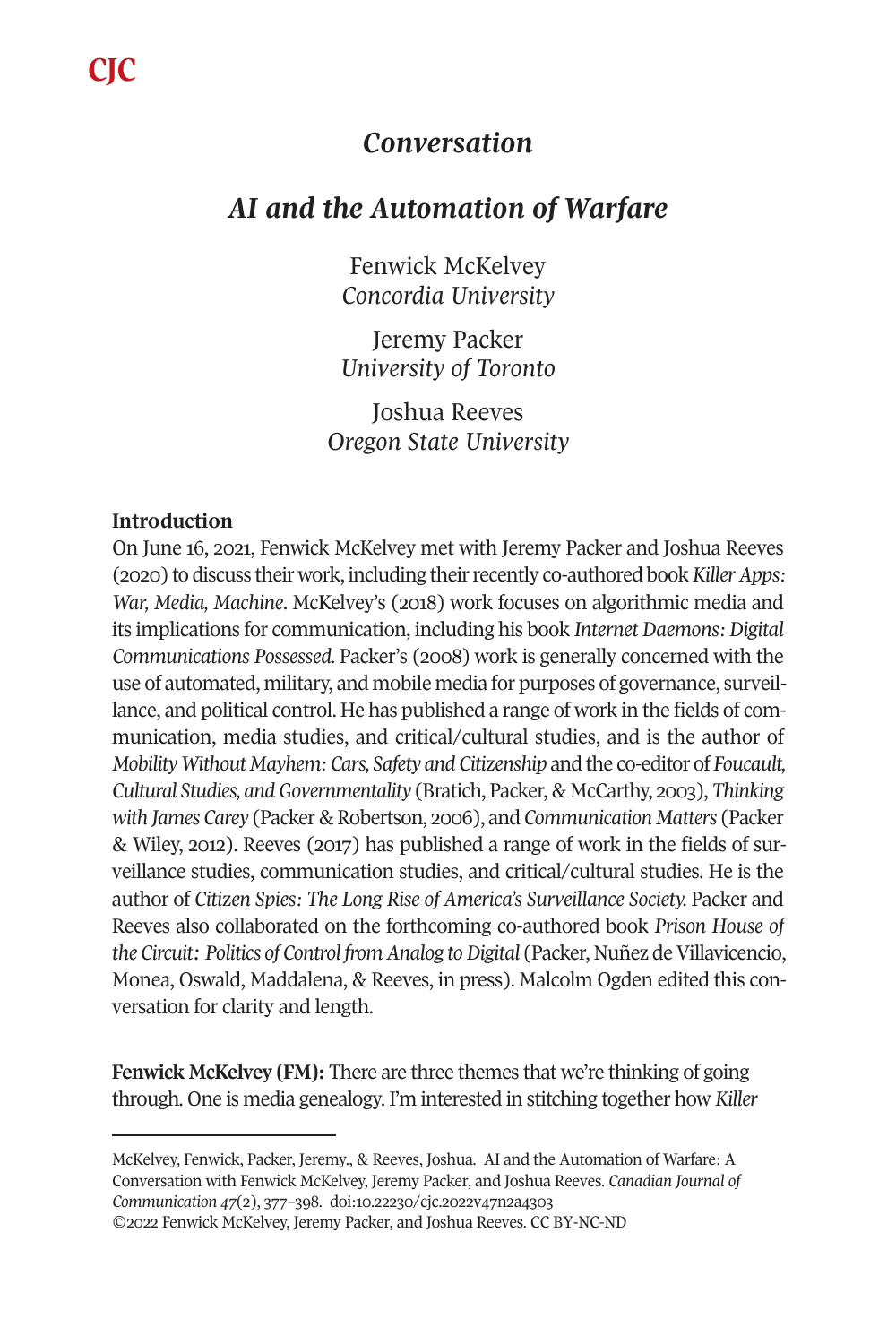*Apps* (Packer & Reeves, 2020) fits into both of your work, and media genealogy is, I think, a key part of that. Then there is also the discussion of ARPA (Advanced Research Projects Agency now Defense Advanced Research Projects Agency) What I'm working on now is a history of computer simulation in politics—the way that world *politics* became simulatable on a computer, which was all ARPA funded. So, I've got my own kind of kick in emphasizing that. And then, lastly, there is the question of what is to be done, in terms of the implications of the autonomy of media for the field.

**Jeremy Packer (JP):** Some of what Josh and I have been writing about is the history of automation and where that intersects with ARPA, and potentially, the development of AI (artificial intelligence). It's implied in the book, but in terms of what's going on at the moment, a couple things that have recently happened demonstrate how it's not just about struggle in a generic sense, but really how struggle is being rearticulated geopolitically from a context of nuclear détente to a sort of lukewarm cyberwar that links the histories of ARPA and automation.

**FM:** I think emphasizing that automation thread is important because of how much of this book is, in many ways, about AI. That's a real theme, and one that's, in how you approach it, cutting against a lot of more social constructivist approaches to AI. This focus on resistance and struggle also animates your project. But *struggle* as it's used in your work is kind of an ambiguous term. It's not the confrontational sense of the term found in critical media studies, perhaps.

**JP:** The first event we explore speaks metaphorically to what happened to the book, which is that, in some ways, it's been lost under the cover of COVID-19. The book came out, COVID-19 hit North America a month later, and it became obvious that we picked the wrong existential crisis. We clearly should have written a book on contagion. One of the things that I think would have received a lot more attention, in a non-pandemic context, is the use of drones in the civil war in Libya. *Wired* has called it "the real drone war" (Ackerman, 2011). There have been more drone strikes in that skirmish than almost anywhere else. It's kind of hard to count because, of course, the U.S. isn't providing accurate counting figures.

And then just two or three weeks ago, the U.N. released a report explaining that it's likely that the first instance of autonomous drones making their own decision to kill soldiers occurred in a skirmish in Libya in March 2020 (United Nations Security Council, 2021). It was a story that was just lost. I bring it up to suggest it should have made waves. This should have been a moment that received more attention and opened up the possibility to start talking about AI and autonomous weaponry more seriously. What's also notable is that it wasn't asymmetrical drone warfare. Instead, both sides had drones and the number of missions flown by drones exceeded those flown by humans. That's the first event I'm interested in.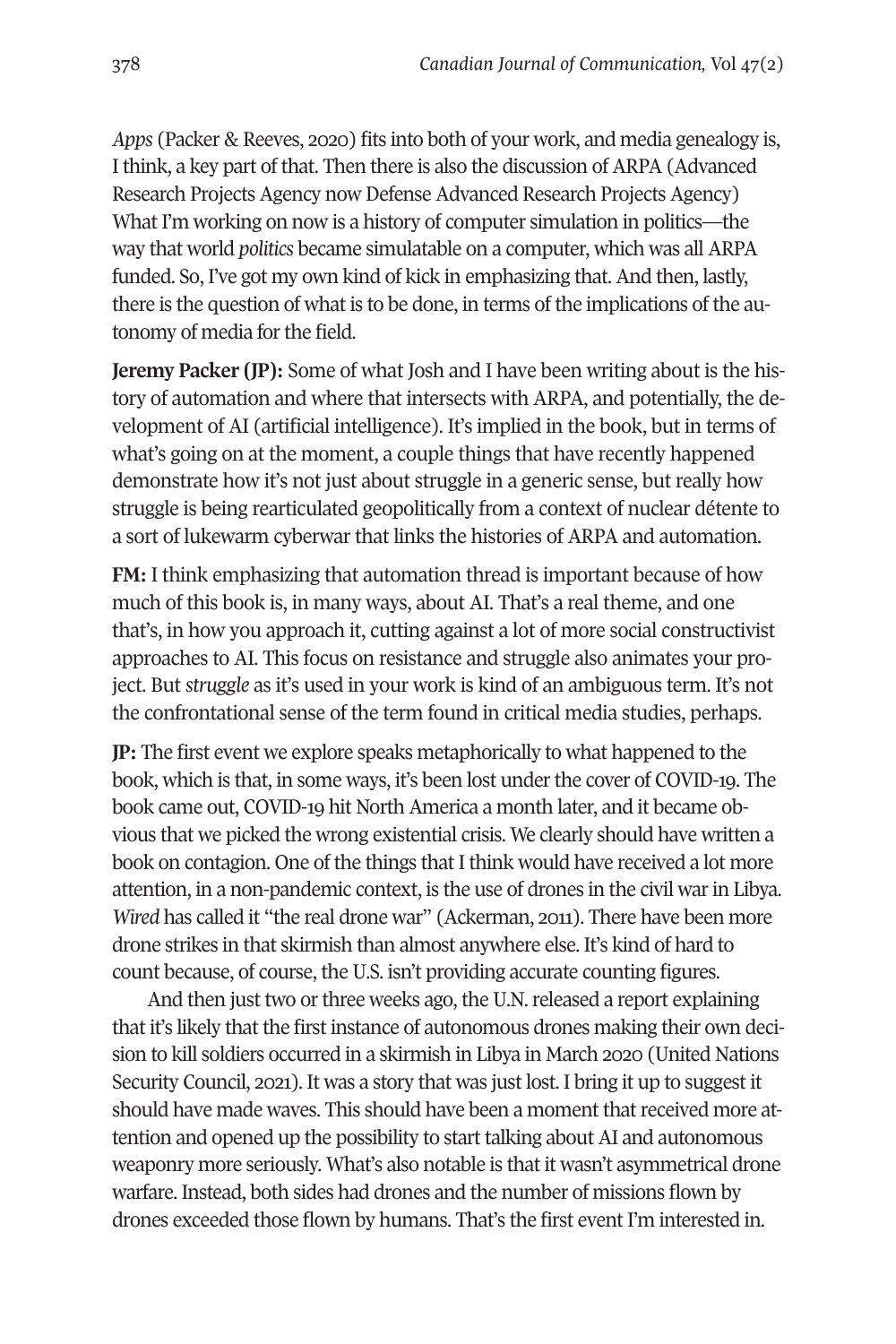The other event was literally a headline in the *New York Times* this morning about (U.S. President Joe) Biden's meeting with (Russian President Vladimir) Putin, "Once, Superpower Summits Were About Nukes. Now, It's Cyberweapons" (Sanger, 2021). Here we get a reframing of geopolitical struggle and the primary threat that continued military animosity produces globally. One of the things that isn't referenced is the way in which cybersecurity, and the whole notion of the internet as a field of battle, isn't unrelated to the earlier nuclear struggle when, in fact, it is precisely central to the earlier struggle. In a Kittlerian sense of media escalation, the internet is a response to nuclear war. And it follows from that kind of logic that (Friedrich A.) Kittler (1996, 1997, 2010, 2012) laid out, where within media escalation, each weapons system produces its own escalating response. This, in turn, produces the new territory or the new dynamic upon which geopolitical military struggle takes place. It's typical to think about these two kinds of conflict as if they're vastly different, but in fact, we can see them as seamlessly united.

**Joshua Reeves (JR)**: Yeah. But what's also interesting is, despite the fact that we do have this kind of seamless evolution, if we think about the three military revolutions, from gunpowder to nuclear to AI and computers, the only one of those that's explicitly media is the last. It's the one that we're currently in. And so, I think there's a general recognition by folks in the military, by journalists writing about this issue, by intellectuals, that there has been a shift in the past half century, 75 years, to a different kind of warfare. Media are now absolutely central to driving warfare. They are the core feature, and not in the supporting role that people have suggested they've been playing. So, framing this shift within a broader model of media escalation, as Jeremy was just describing, helps us to push back against the more instrumentalist views of these changes—the idea that these technologies can simply be repurposed or regulated or reprogrammed to simply have them do what human beings want them to do.

**FM:** In terms of a paradigm, too, I'm also just interested because the American military, post-Vietnam, has described itself as subscribing to the idea of information warfare—using embedded journalists, managing the flows of information surrounding conflicts. But what you're emphasizing is more a logistical turn, emphasizing that struggle now depends on the capacity of organizing. And that, I think, gets back into examples such as Stuxnet and the first worms of militarygrade weapons, where the targets themselves become interesting. This idea of escalations, and the emphasis on the infrastructural quality of the internet, helps us in some ways to distinguish between an information war and a media war.

**JP:** I think your initial framing is dead on, in terms of the approach that Josh and I took. There's a lot of great work on information war, on the ideological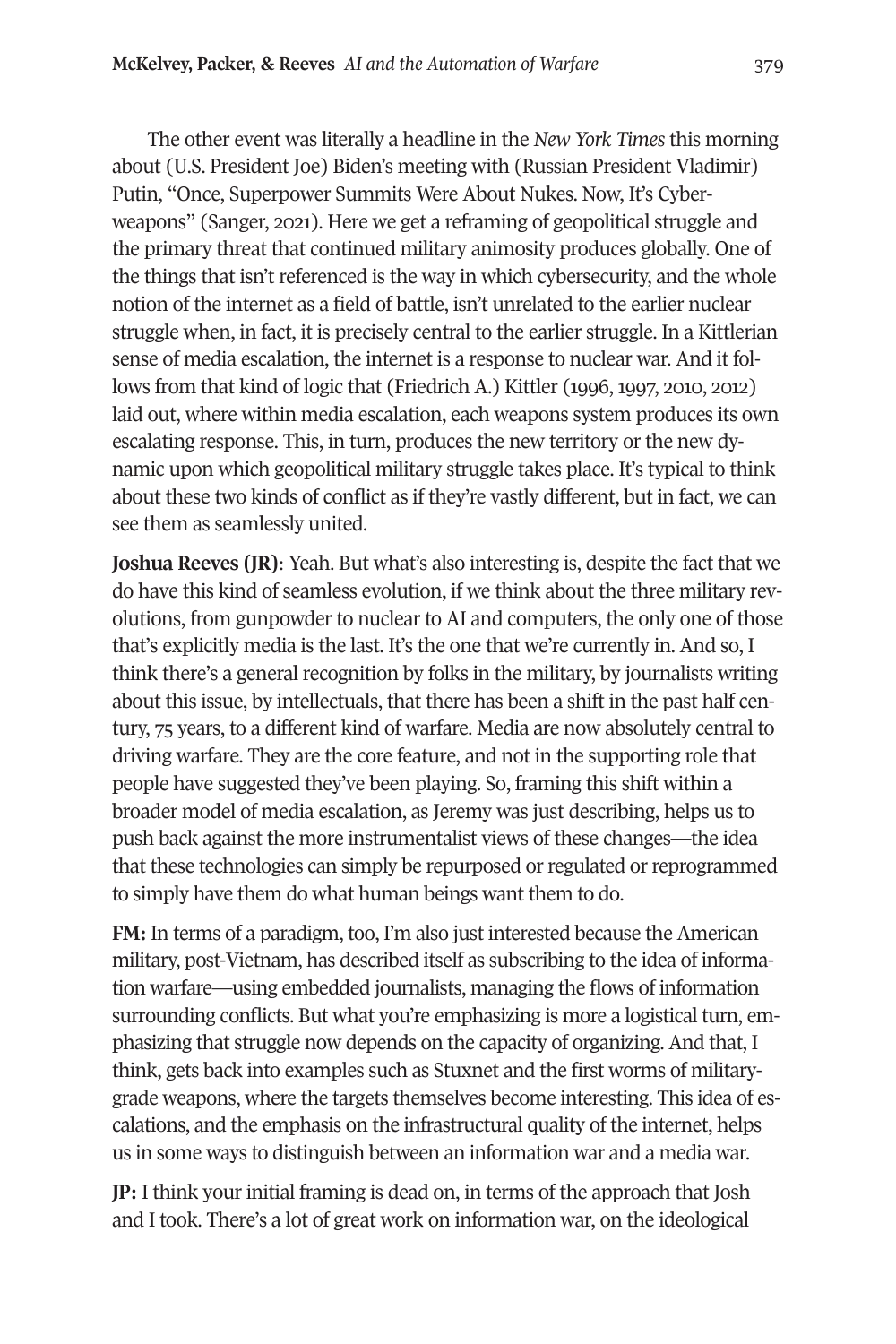component of warfare, on the ideological construction of enemies, on the importance of it within geopolitics—the importance of disinformation in legitimating certain kinds of conflicts and various kinds of military enterprises. And we're making that shift to the question about logistics, logistical media. We're following up on the work of John Durham Peters (1999, 2003, 2013) to some extent and on Kittler's (1996, 1997, 1999, 2010, 2012) work by reframing "media war" as the capacities that media and communication produce in strategizing and executing warfare. Media do\not only manipulate soldiers to fight better and citizens to support various military efforts but rather, the scale of warfare has reached a level of complication that without a vast logistical apparatus, war is going to be lost—that logistical terrain of war is going to be lost—and the "logistically dominant" force, nation, (or) group of allies will prevail.

There's a kind of epistemological bent to thinking about the necessity of media to develop increasingly sophisticated weaponry, to develop knowledge about various kinds of terrain. In the book, we talk about outer space, high altitudes, deep under the sea, et cetera. We also address various kinds of weather and climate change. Media also function within this kind of environmental set of uses—what we describe in the book as a kind of discourse weather network— (and) register as part of the military apparatus. Military innovations like the U-boat, the airplane, and lethal gas in World War I, for example, opened up new environments to human habitation (and) meant militaries had to figure out new ways of "seeing" in these environments.

I did also want to gesture toward an earlier piece that Josh and I did together on police media, where we sort of did a similar thing (Reeves & Packer, 2013). When people talk about the police in media, the tendency is to, again, talk about ideology, talk about representation, whereas we make the point that policing, from its origin, is also epistemologically and medialogically driven.

**FM:** If there was an emphasis here, another key work would be your own *Communication Matters* (Packer & Wiley, 2012) book, which describes these lineages of materialist approaches to media. Communication studies, according to this approach, is about the possibility of being in communication in the variety of ways that you're describing. That is something I tried to take up in *Internet Daemons* (McKelvey, 2018), which involved trying to think about what other kinds of temporalities—in more complicated ways than simply real time—were enabled by the internet.

What I find useful in what you're working through, in building and extending that project, is trying to emphasize the role that media play in making communication possible but, at the same time, determining it in an epistemological sense. For example, in Lucy Suchman's (2020) work on drone warfare, she talks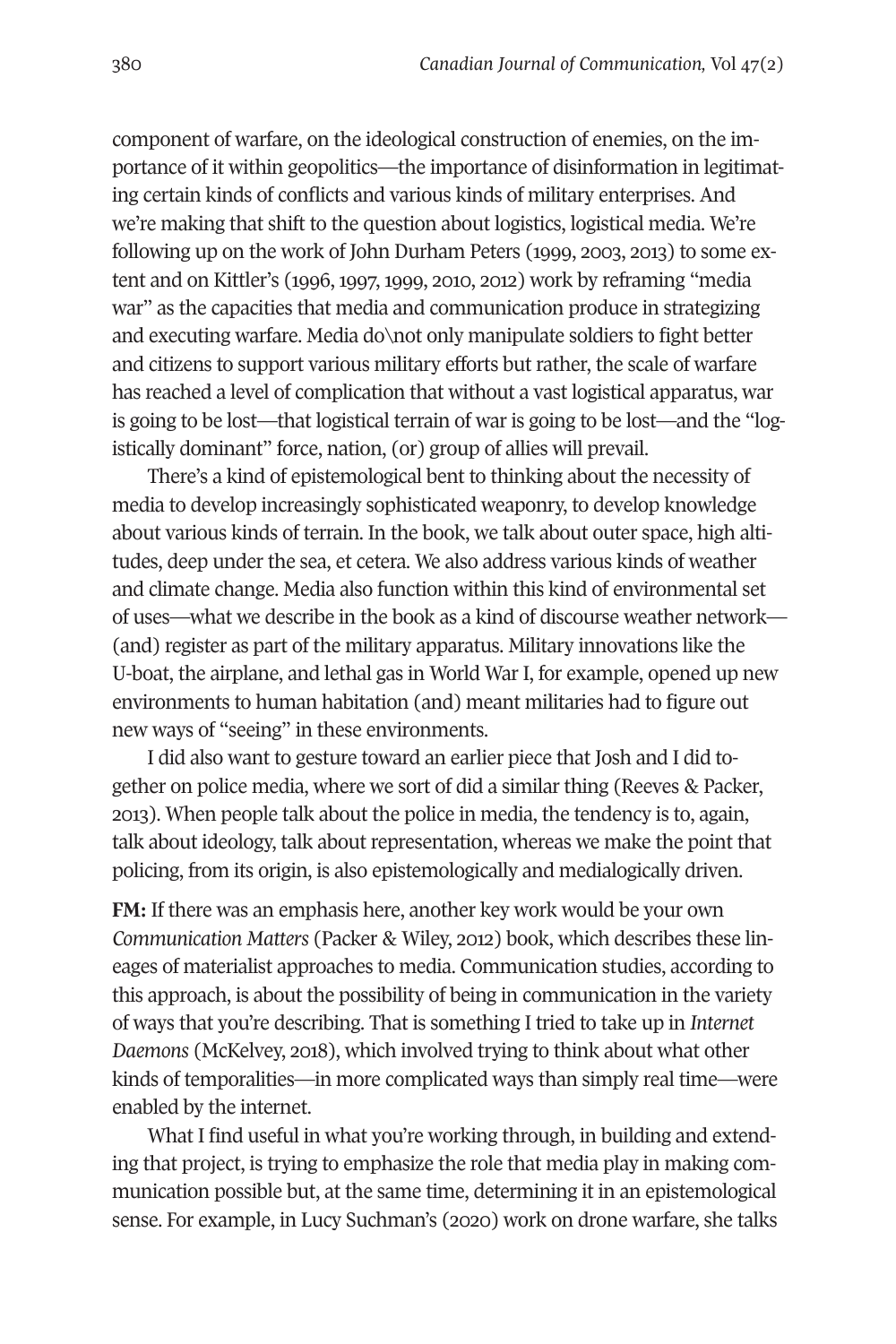about the gaze and discourses of situational awareness. And that approach can certainly be applied to the project of the internet as well.

We were joking about ALOHAnet earlier, but ALOHAnet was partially a way to pitch how you would have soldiers with radio backpacks in the field. And so, projects like Operation Igloo White were essentially trying to create this cybernetic space, where the unit was part of a network—even the internet. And this sort of strategy has been a part of the funding and development of communication systems from the beginning. In one way, what you're punctuating here is the result of a militarized information space, but also the fact that that information space was always already militarized in some sense.

The other thread that is interesting, and I think it's underappreciated, is the history of the ARPANET (Advanced Research Projects Agency Network) and how much automation was part of that story. The big innovation to me, within the broader development of the ARPANET, was the development of the interface message processor, or IMP, which is the original daemon. That was, I would argue, an early form of artificial intelligence. And so, it's interesting that, in some ways, your book is pushing at the consequences or contemporary implications of a 50-year history of developing a ubiquitous network designed for sensing in all terrains, which becomes a kind of smooth space for artificial intelligence.

That, to me, pushes at a key crux of communication and media studies, which is actually understanding the production of those spaces. And I think Kittler is another way of describing that process.

**JP:** There are two things here that I think are worth touching on. First, the sensibility of the production of that smooth space as a new terrain. You see this in Paul Virilio's (1989) *War and Cinema*, where new forms of vision produce a new kind of battle space, which produces new kinds of bombing, which produces a new kind of response and new kinds of ballistics. In World War I, it produced a new kind of battlefield with trench warfare. The environment, the battlespace, gets transformed, and then eventually the battlespace reformats the nature of conflict to where the battlespace itself becomes the thing that is attacked. Chris Russill (2013, 2016, 2017) helped us think about this in some of his work on atmospherics and environments. Peter Sloterdijk's (2009) work was also useful for thinking through this, with the specific example of German gas attacks in World War I.

Second, with the ARPANET, we get the same thing. These earlier forms (of the internet) are built out to aid in warfare, but eventually they become the very thing that gets targeted. It's not only the battlefield but incapacitating the internet for your enemy is itself a form of warfare. The internet is both the field of battle and the weaponry.

**FM:** I think one part that I really took away from the book is that what matters with this escalation is not simply the terrain but also this friend-enemy divide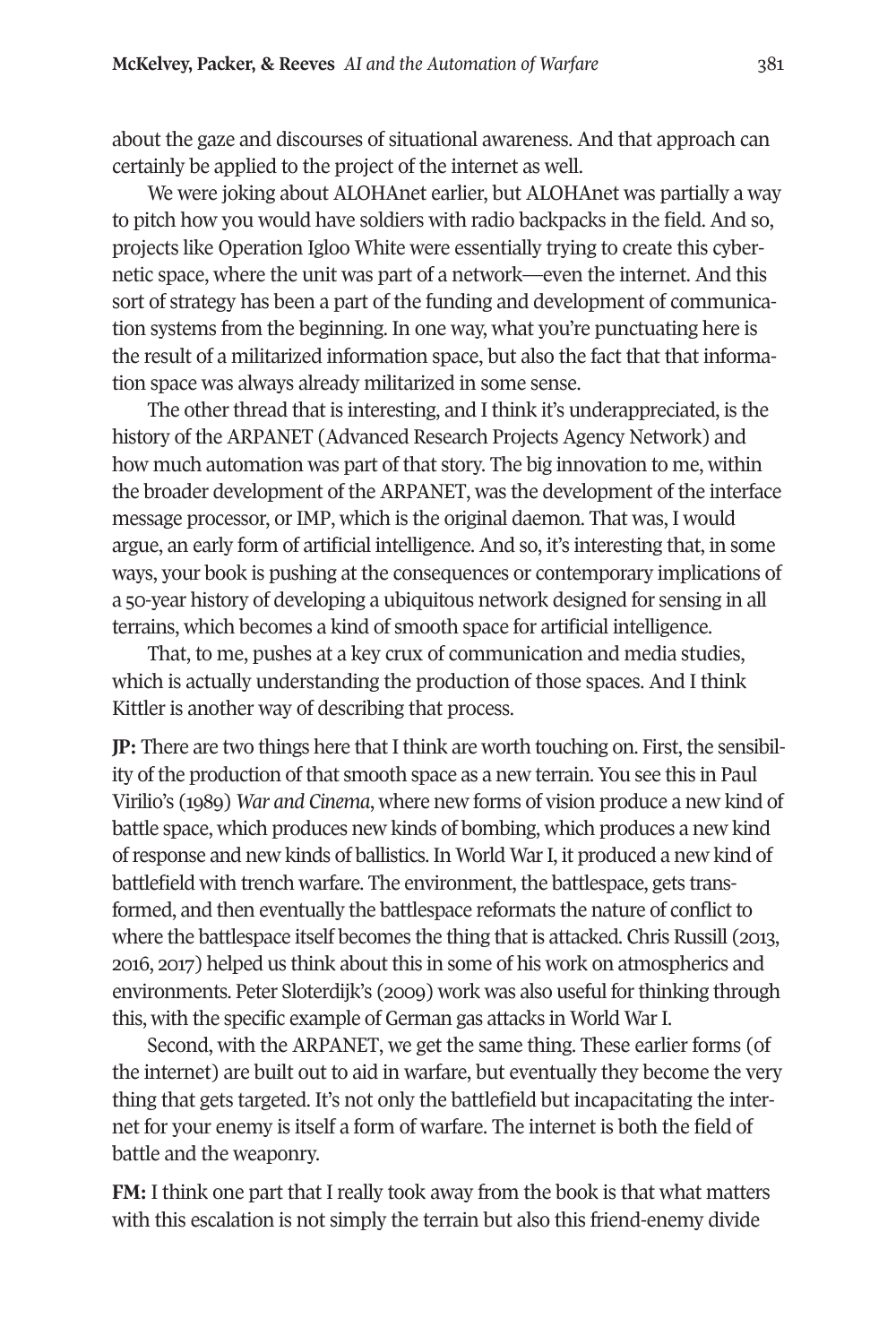media. And that, I think, also helps complicate this idea of a battlefield because now part of what all this work in cybersecurity is effectively doing is heuristics about being able to detect threats. There's a kind of ambiguity to who's in this battlespace. It's both public and private. Ron Deibert (2011) of the Citizen Lab has written on the militarization of cyberspace. What your book is really emphasizing is that it was always already militarized, and that these distinctions between friend or foe is a mediatized problem.

**JR:** In the book, we talk about this in terms of enemy epistemology and enemy production. And it's getting played out in a similar way at the geopolitical level. Even though the friend-enemy distinction obviously becomes granular in certain ways, especially with what we're seeing now in the U.S., for example, it's really not just domestic. It's being played out at the international level, where we're still trying to identify geopolitical military near-peer powers as the main threats. There are two levels at which this identification of friend or foe ends up happening: the micro and the macro. You can see this in the marginalization of Russia and China by the U.S. These developments have roots in longer—centuries-old in some cases—geopolitical struggles. But there's also that more granular level at which the friend-enemy distinction is playing out, where fighters and machines have to scan a particular warzone or battleground for enemies, and that's also media driven.

**JP:** What's been interesting to watch over the past 25 years, basically since *NetWAR*  first came out, is how the geopolitical dynamic has shifted (Arquilla & Ronfeldt, 1996). Beginning in the early nineties, there was an imagined lone superpower that was reoriented around the multicellular terrorist non-state actor, non-state threat. 9/11 is used to legitimate that perspective. Now, as Josh is suggesting, the importance of the nation appears again in terms of what had previously been represented as the two sides of the Cold War, even though China and Russia were always also adversaries at the same time that they were seemingly allies. There's been a real reconcentration of that geopolitical framing, explicitly around cyber. In other words, what rearticulates that Cold War geopolitical framing is cyberattacks, not other kinds of attacks nor other kinds of allyship. It's not as if the Russians have constructed a new bloc. It's not as if the language of controlling and containing communism that drove Cold War discourse is circulating. Instead cyberattack has become the way to rearticulate this kind geopolitical dynamic, which validates other political, economic, colonial, and neo-imperialist struggles. I don't want to say cyberwarfare is a metaphor. It's both a political rearticulation and literally the space in which military struggle is taking place.

**FM:** I think that's a way of punctuating the question. I want to hear you elaborate on this kind of tension about autonomy. Because in parts of the book, you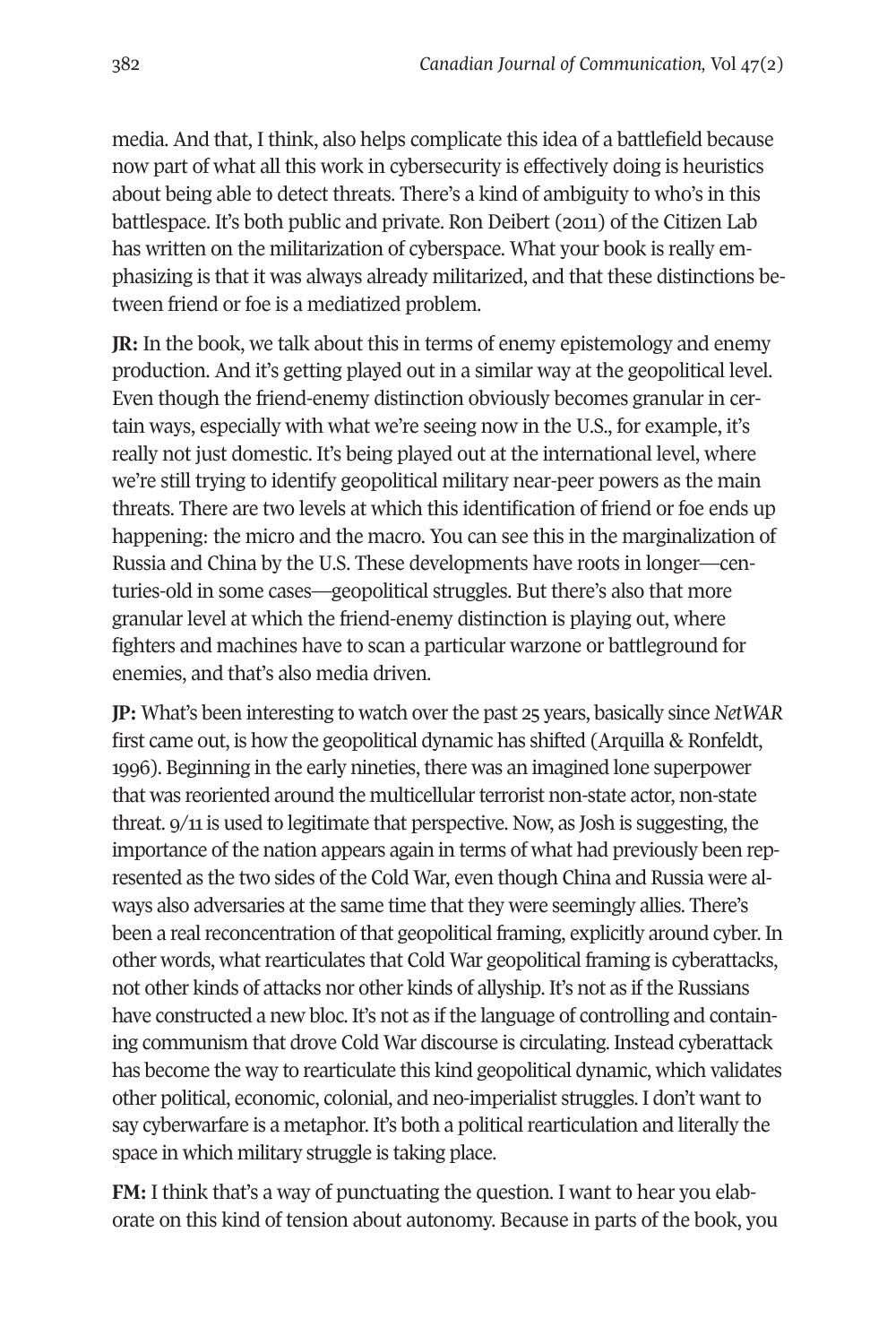push back against social construction, and yet, this shaping of AI is important because there is, as you say, a reinscription of conflict along national lines, very much like a new Cold War. That often not only parallels cyber but also AI. We talk about an AI arms race between China and the U.S., which is very problematic, but it is a popular framing. How do you understand these political contexts where this technology is deployed? And how does the technological break apart from the Cold War framework and go in directions that are unpredicted? How do you kind of square those two?

**JR:** It seems to me that we have concentrations of media and technological development that happen within the context of the nation state—within peer and near-peer military adversaries. So, the nation state is at least visibly the space in which these struggles are carried out. It's a locus at which all of these different problems emerge. It really operates as a vehicle for these geopolitical struggles, which are ushered in by military technological development. And so, we've got two different things going on. Obviously, we're looking at problems that have a social dimension. But I'm not sure that's the most interesting level of analysis for many of these problems. Those concentrations of media technological development are happening at the nation state level, if only because the military is a state-centred reality, and it's an escalation in a strategic competitive environment.

**JP:** Yeah, that's an interesting thought. I think you're right that given the geopolitical dynamic, it is the nation state on which the balance of struggle generally takes place. Not exclusively, obviously. But even within civil war, it's still over control of the nation state, in most cases. There's that. There's also—and I don't want to be conspiratorial—the degree to which Apple, Amazon, Microsoft, Google are partially proxies for U.S. military power as well. Not only do they have military contracts but it's unclear when the U.S. puts pressure on these companies to act in a particular way whether they have any choice but to act in accordance with U.S. political agendas, domestically and internationally.

It's hard to disarticulate these technical capacities from the nation state and geopolitical struggle. That doesn't even get into the kind of brute reality of the amount of money that's still pumped into the military industrial complex, not just in the U.S. but also with other significantly sized militaries in China, India, the U.K., Russia, and the Middle East. And this gets minimized. It's very strange.

If you look at conferences and summits on innovation where five tech gurus sit on a stage, very rarely is anyone from the military or weapons manufacturing present. There's often a bit of grandstanding suggesting that while the military used to be primary when it came to driving innovation in high-tech, now these tech companies are. But, to me, that division still doesn't make sense for a few reasons. One, money is still flowing. And the problem set that's being solved is still valuable to the military, even if it's Google solving the problem.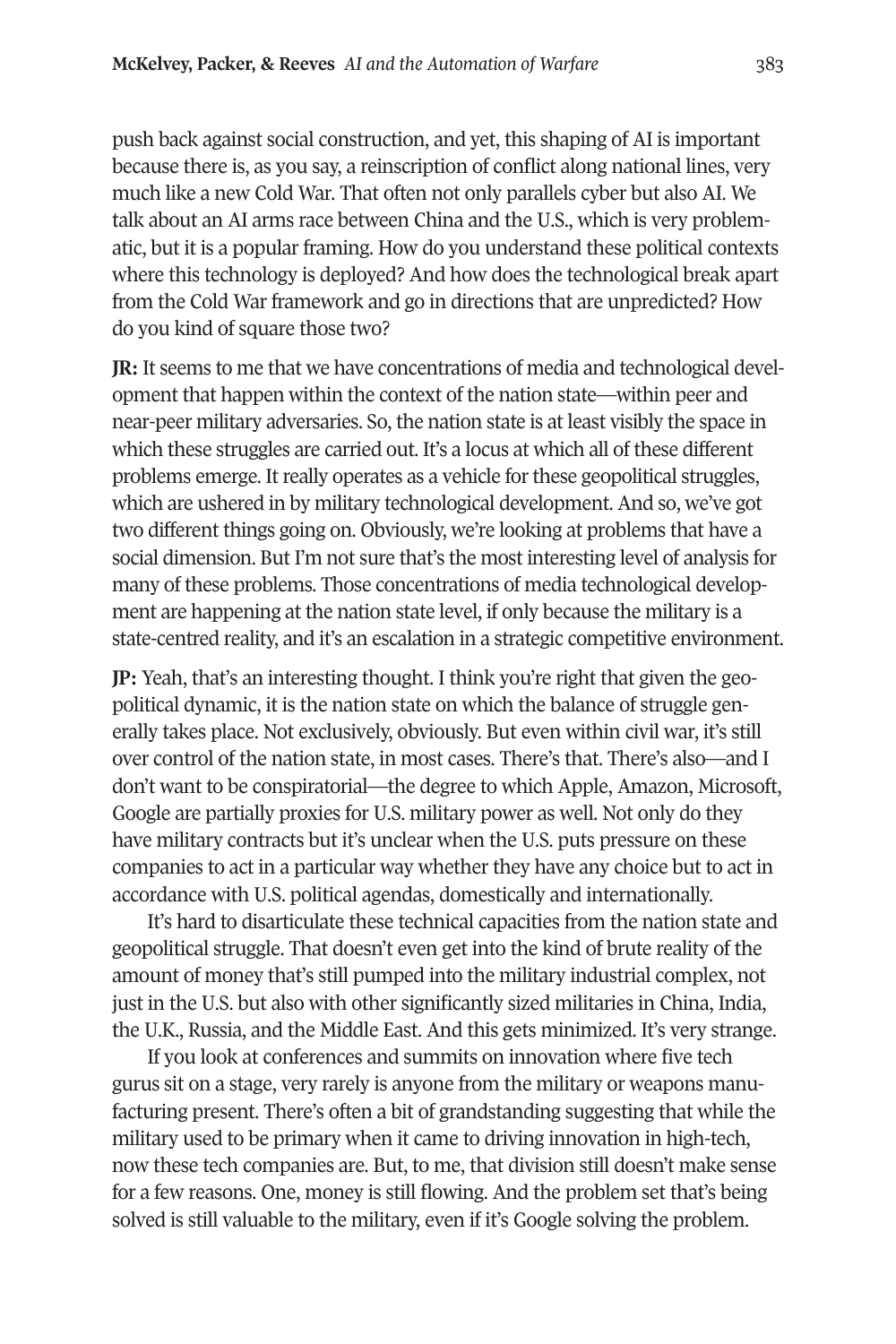Any of these innovations are always already weaponized. Whether they're developed as weapons or not, they're, even before they're developed, already integrated into future military strategy. They've already been imagined as a possibility. Plans are afoot to apply them to new threat scenarios, into new strategic initiatives, into the ways they can be used for military advantage. So, I just don't find that distinction between corporate power and state power, or between Cold War military innovation and Silicon Valley innovation, as interesting as I maybe once did.

**FM:** Jeremy, some of your comments about cyberattacks really push at a particular problematization. How is it that the state military becomes a way of designating what is a cyberattack and what is not? One, the way that we understand and interpret what is happening on the internet is one that's framed and problematized through a militaristic lens. The second part is, I think, the materiality of cyberattacks. It's the idea that media are reifications of political economic structures, *political economic* being used in a broad sense. What you emphasize in the book is that we're dealing with the consequences of all these technologies being primarily funded and developed first by the military. One of the legacies that I want to hear and talk more about is how emphasizing the militaristic nature of media is potentially underappreciated in the field.

**JP:** This relates back to automation. I shared *Killer Apps* (Packer & Reeves, 2020) with my undergrad advisor, Deena Weinstein, a sociologist at DePaul University. While reading it, she came across this book (Philipson, 1962) from the early sixties on automation. And she was like, "Isn't it interesting that if you look back at these books on automation from the fifties and sixties, they address all these arenas in which automation is going to take place and management, surprisingly, is the dominant one." It's a discourse around management, industry, and labour. Not exclusively, but in many ways. John Diebold (1952) wrote one of the first books on automation. He coined the term *automation*. He's the one who started the Diebold Group, probably most infamous for the supposed voting machine fraud of 2004. Weinstein pointed out that the military is nowhere to be found in that discourse of the fifties and sixties.

Yet, Josh and I focus on this era, particularly around the development of the SAGE system that was, at its time, not only the largest publicly funded communication media technology project but also a leader in automating human labour. At one point there were at least 750,000 people working for the Civilian Observation Corps surveilling the night sky and the daytime sky looking for Soviet bombers, et cetera. We divide this labour up into perceptive, mnemonic, and epistemological labour, which roughly correspond to the three fundamental capacities of media technology that Kittler identified: the selection, storage, and processing of data. And these were mostly volunteers performing a kind of free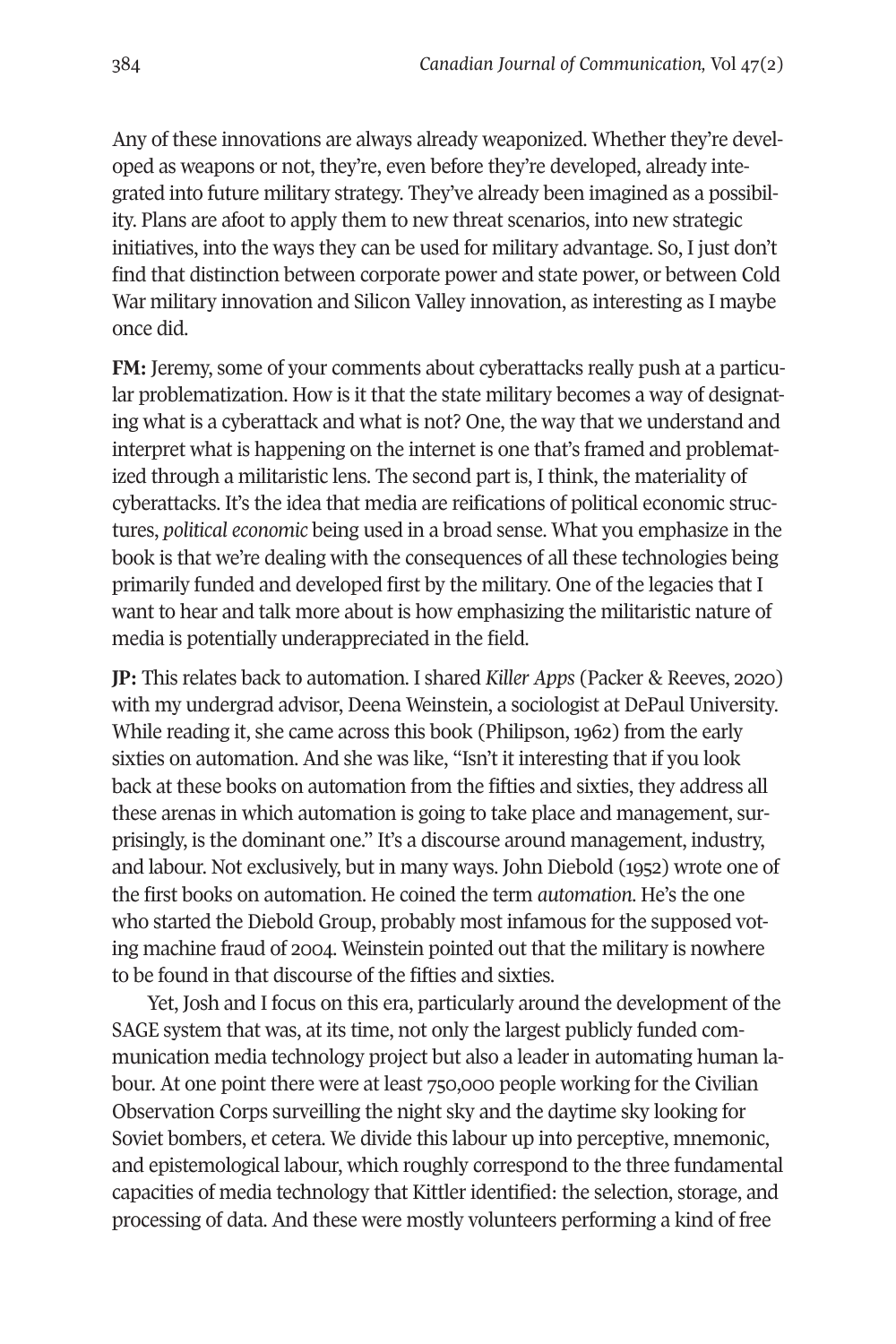surveillance labour. In that sense, it's an obvious precursor to the war on terror, where civilians were also employed in the surveillance of "critical targets," borders, freight tracks, et cetera.

We're talking about an elaborate attempt to automate a really complicated set of human perceptual communicative capacities. And that was already happening before much of the discussion of automation started. The initial discussions around automating these systems were happening in the late forties. It's almost like it was hidden in plain sight but purposely overlooked. There were IBM videos that were promoting all of this. Yet within the academic literature, within the popular literature, for some reason, the military wasn't seen as the pioneer in computerized automation.

**JR:** I think that's a blind spot, not just in our discipline but among intellectuals in general. I mean, the most expensive U.S. military project, ongoing, is the F-35, and they openly refer to it as just a computer with wings. It is a media project. And it's fuelling other media innovations, not only in industry but across the commercial world. And it's something that folks aren't picking up on. I think that's one of the correctives that Jeremy and I were trying to apply. We have this absolutely crucial element that is oftentimes overlooked in favour of consumer technology products. They're maybe not as sexy. People don't use them every day, so they're sort of out of sight, out of mind. But they are driving a lot of the technological development behind the scenes that we end up getting in our popular consumer products, as you all know.

**FM:** I think your emphasis on escalation also becomes significant here in problematizing what's happening. Because it's not cost savings. That, to me, is a really important part of laying out the stakes in the contribution of the book. The killer app is part of a larger drive toward automation, and that drive toward automation is animated by this ongoing escalation.

**JP:** I still go back to Nick Dyer-Witheford's (1999) *Cyber Marx* for this, even if we're talking about industry. It's about breaking labour power. It's about a kind of struggle in class warfare that isn't just about cost savings in the short term. It's about decapacitating your enemy. It's an interesting kind of dynamic. Even if we leave the military industrial complex aside and think about automation elsewhere, it's not immediately about cost saving; it's making sure that your enemy has lost the capacity to threaten you. We could think about it within the management sector, as Dyer-Witheford does, incredibly well, and it's also still primarily about struggle and not, again, just about the simple economics of competition and cheap production. We also draw on David Noble's (1984) work on industrial automation in the book. He talks about the president of General Electric, Charles E. Wilson, who said that following World War II, there were two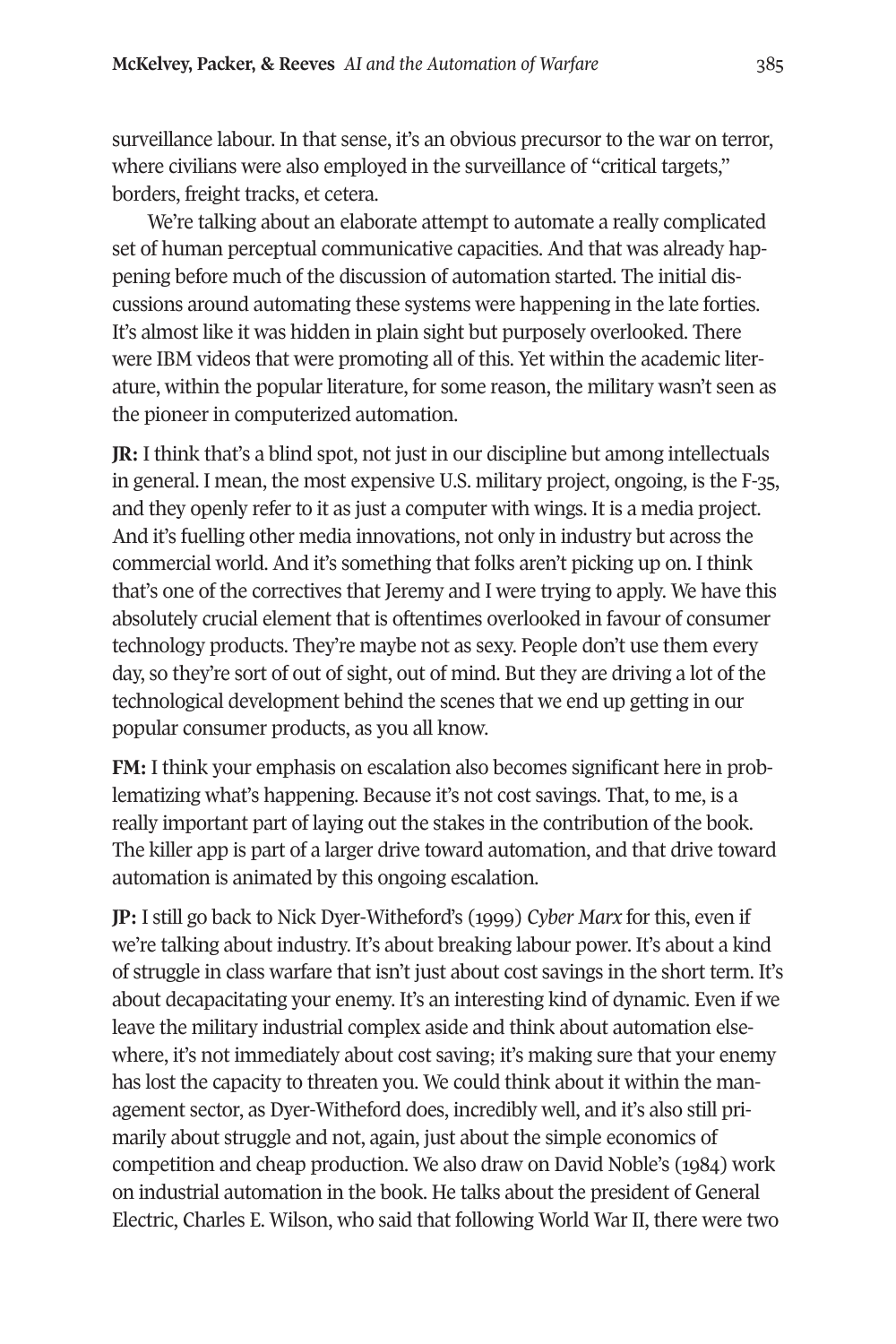main conflicts that the military-industrial-scientific complex was concerned with: the conflict with Russia and the conflict with labour. These new models of organization, which increasingly involve greater degrees of automation, such as with the example of SAGE, emerge out of and respond to conflicts occurring in both of those contexts.

**FM:** It's interesting you mention Dyer-Witheford because the way you're describing cyberwar resonates with a more recent book of his and Svitlana Matviyenko's, *Cyberwar and Revolution* (Dyer-Witheford & Matviyenko, 2019). That also pushes at something integral to the field of Canadian communication studies, which is trying to think about that materiality seriously. And that's not to say that the ways we've done it previously necessarily work, but that continued preoccupation is something that is important to the field here. There is a resonance between what you're describing and Dyer-Witheford and Matviyenko's (2019) book, which I think points to a continued line of inquiry that's important to emphasize. And, I think, one that's fundamentally different from how people talk about these same topics in the press.

One of the people that I'm always very fascinated with is J.C.R. Licklider, who was integral to IPTO and ARPANET. Really compelling guy. But, even in his later interviews, he would never talk about the militarized aspects of the work and would instead always be keen to talk about the library of the future. But in response to questions asking how he was involved with the NSA (National Security Agency), he would be like, "I don't want to go there." That's something I think is unsettling but important about your book, in having to go there, in terms of what is at stake and what is worth studying in media. Like, as much as studying disinformation is really depressing because you have to pay attention to white nationalists all the time, paying attention to the movements of the military is something that is unsettling but important research.

**JR:** I think what Jeremy and I did is rearticulate that basic position as being not just an economic struggle but a form of war that we see play out in different ways. That this isn't just a war of capital against labour. That this is a particular manifestation of struggle, of war—not just in the economy, and not just at the level of domestic enemy production, but also exploded up into the geopolitical level. And so, with escalation, I think where we might depart from Dyer-Witheford is his location of what's driving all of this, what's making it possible, and what makes economic struggle against labour an intelligible position for capital to take. One of the things that Jeremy and I are asking is: what lies at the foundation of our conceptualizing of struggle in these particular ways? And how can we try to re-understand what folks like Dyer-Witheford are doing within a more military-oriented framework? That's one of the reasons why esca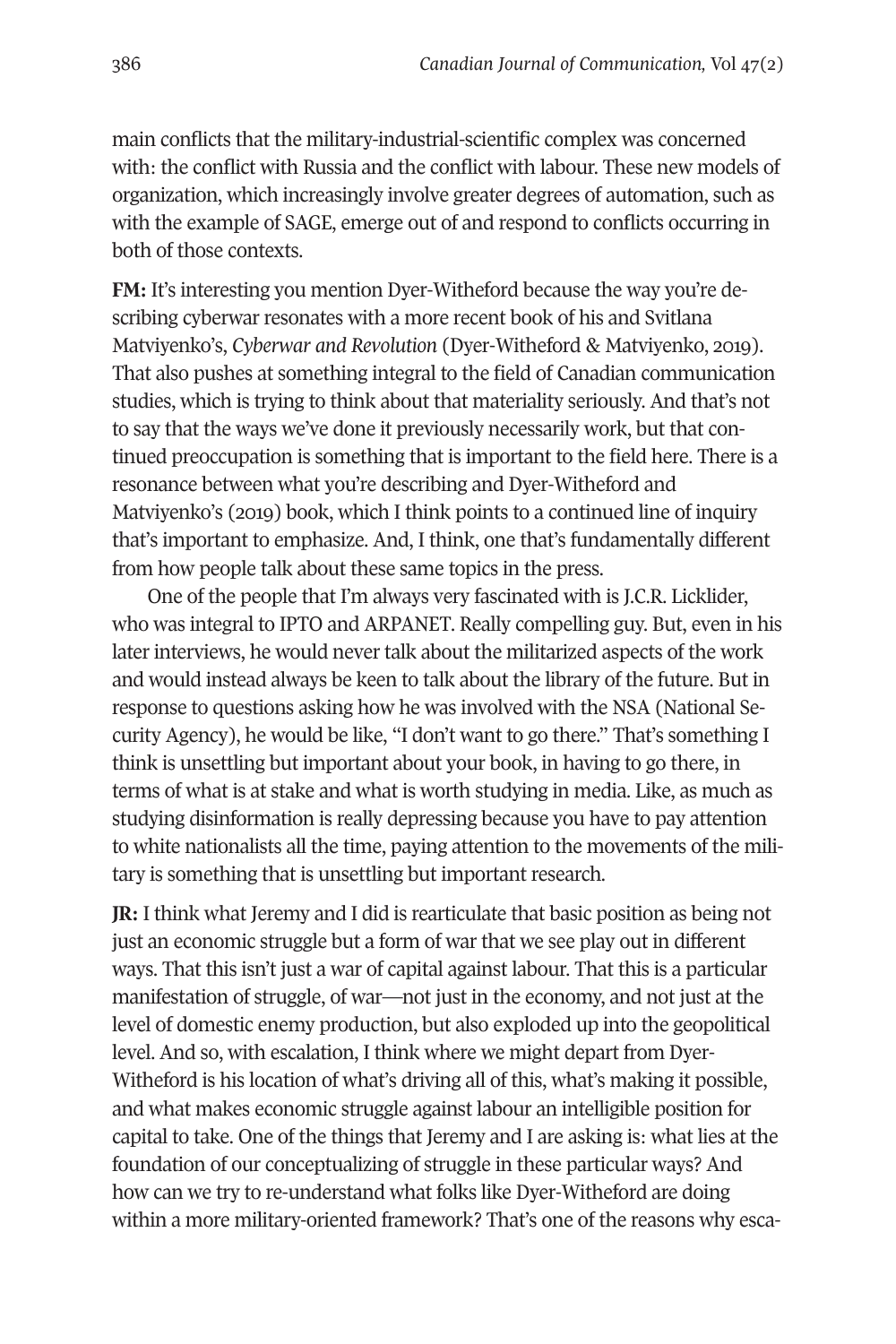lation was at the centre of this book: to find out how media technology is driving our conceptions of the political and our conceptions of struggle.

**FM:** One thing I'm hearing from both of you is an interesting response to the prevalence of neoliberalism as a prominent critical concept. Because, Jeremy, the fact that you're indifferent to whether it's Google or the U.S. military doing this is in some ways a shift toward, "we'll let the market deal with this," rather than another closed supply chain. It's also the same thing I'm hearing from you, Josh, about trying to shift away from simply the economic emphasis or the economic orientation of this kind of change of genealogy, you might say. In some ways, the military isn't the perfect word to describe this constellation, this assemblage, so to speak, of forces. But that strikes me as a fundamentally different way of talking about this, describing this as a moment of neoliberalism.

**JP:** One of the things we try to play out in the introduction is thinking about how the drive for automation, the drive toward AI—what we could call the drive to disempower the human, which we trace out in the military—has a similar logic to that found in laissez-faire capitalism. The sensibility that the market should be free to run itself, and that the ideal market would be one in which there's no human intervention. It's almost automatic. There's a sensibility of imagining market forces in such a way that human intervention is unnecessary. In fact, it can only produce harm. It's deep in the sensibility of liberalism, and deeply ingrained in the Foucauldian modern episteme.

As the human becomes a kind of subject of scientific inquiry, there's a constant recognition that the human is a source of irritation, of friction, of imperfection. It's a problem. Excavating as much of the human from these systems is represented as a positive thing. In the book we use the term *anthropophobia* to describe this drive to automate and extricate the human, particularly in military settings, but it has political and economic applications as well. We draw on Mark Hansen's (2004) work on automation, as well as Dyer-Witheford (1999) and Manuel DeLanda (1991). Other people we mention in the book—people like Stephen Hawking, Elon Musk, Nick Bostrom—have also pointed to how this desire to eliminate the human in, for example, the pursuit of AI poses a serious existential threat to human life, and not just in the future. Of course, these things are already happening, but how they might continue to escalate is certainly one of the main concerns of the book.

**JR:** Well said. I feel like that illustrates perhaps the crux of the problem, if we try to anchor this back in the terms of technological escalation. That is one of the core struggles, maybe *the* core struggle, that we are trying to describe: the one between media technology and the human subject. We use the term *polemocentrism* to suggest a more general theoretical emphasis on adversarial struggle and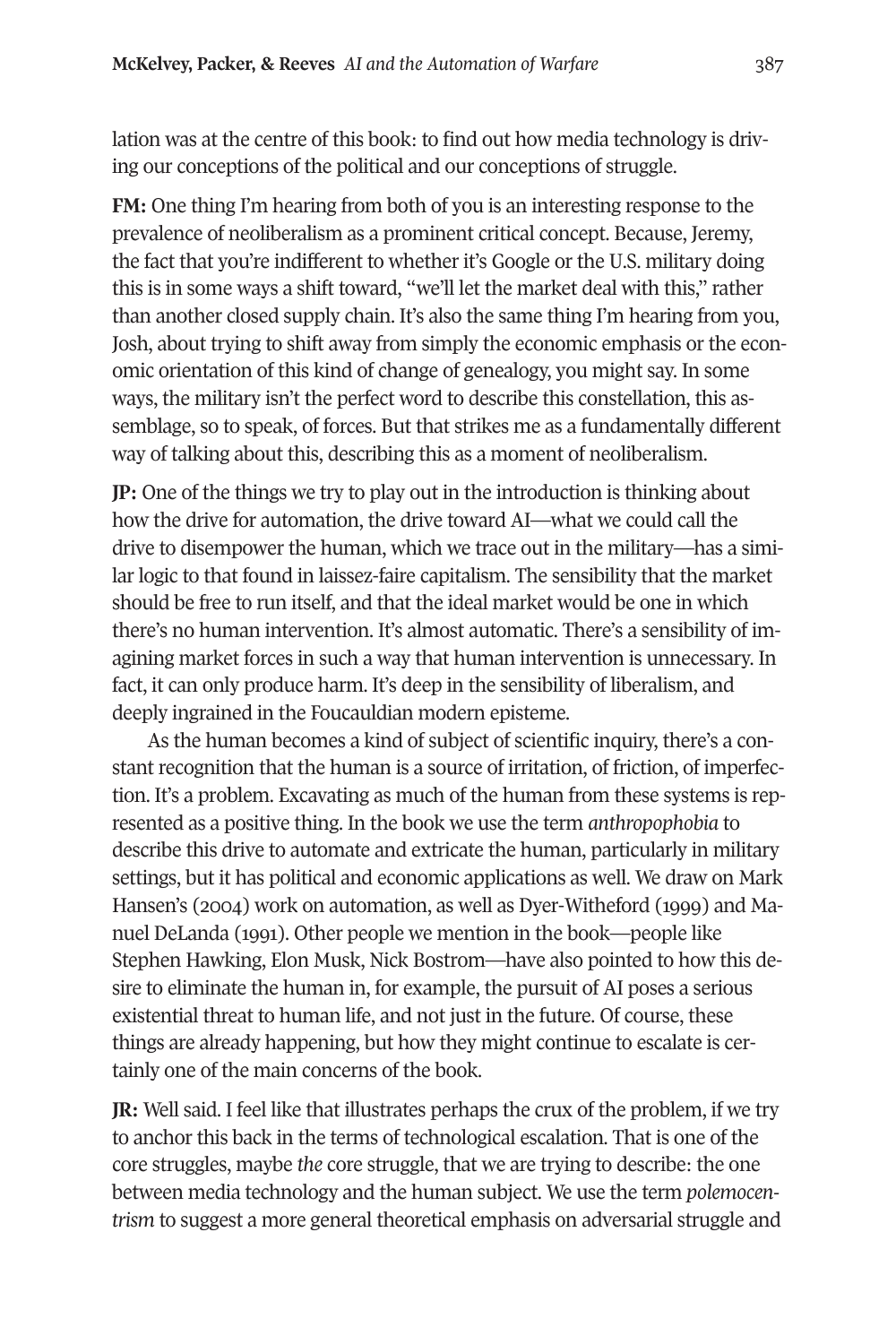escalation, which, of course, not only applies to conflict between different groups of human beings but also between human beings and media technology. You have this constant sense of displacement, which you see in the rise of modernity, and that is coupled with ideological developments, economic developments, and new rearticulations of the social, and it all roughly aligns with the rise of liberalism in the eighteenth and nineteenth centuries. We wanted to reconceptualize these phenomena and to instead explore the claim that an animating development of these problems is the struggle between media technology and the human subject, a struggle that gets played out in the terrain of military escalation. And we wanted to explore how that struggle informs other developments—how does it get expressed ideologically, how does it get expressed economically, et cetera?

**FM:** One of the parts of the book that is interesting is the emphasis on the engagement with liberalism and the parallels between what you see playing out presently and the long history of neoliberalism. It also strikes me that there's a thread here that isn't entirely well captured by, potentially, this turn toward neoliberalism, which is the anxiety of liberalism over the fallacy of the individual. That anxiety plays out, as you cite in the chapter on the search for alien life, in John von Neumann's work. I've learned from Phil Mirowski's work about von Neumann's emphasis on automata. According to Mirowski (2002), the overall project of windowing human intelligence has done two things. One, it expresses that anxiety or tension or desire that the drive for automation comes from. And then also, in order for artificial intelligence to exist, intelligence has to become artificial. That becomes a central project whereby economics restructured theories of the human in such a way that they become replaceable—or seem to be able to draw equivalence with machines. And I think that's part of the efficacy of your argument here and in the book: you're talking about tremendous sites of funding and resources. These are monumental efforts that you're observing.

**JP:** I like your point, Fen, that the move to making intelligence artificial has to be, at some level, an epistemological or representational project. You have to represent intelligence as if it's artificial in this process not just of mimicry but as a kind of scientific investigative practice. You have to reconfigure intelligence to operate within your problematization. Problematization is a couple of things. It is a kind of replacement. It involves excavation or separating out the elements of intelligence, the weaknesses of it, the problems broadly associated with it in terms of perceptual capacities, memories, processing speeds. This connects to a line of thinking around Kittler's work and the degree to which Kittler's definition of media already presents media as a kind of artificial intelligence, or as operative modes of artificial intelligence that already take on that kind of machinic relationship to the world. Some of his more well-known writing on digital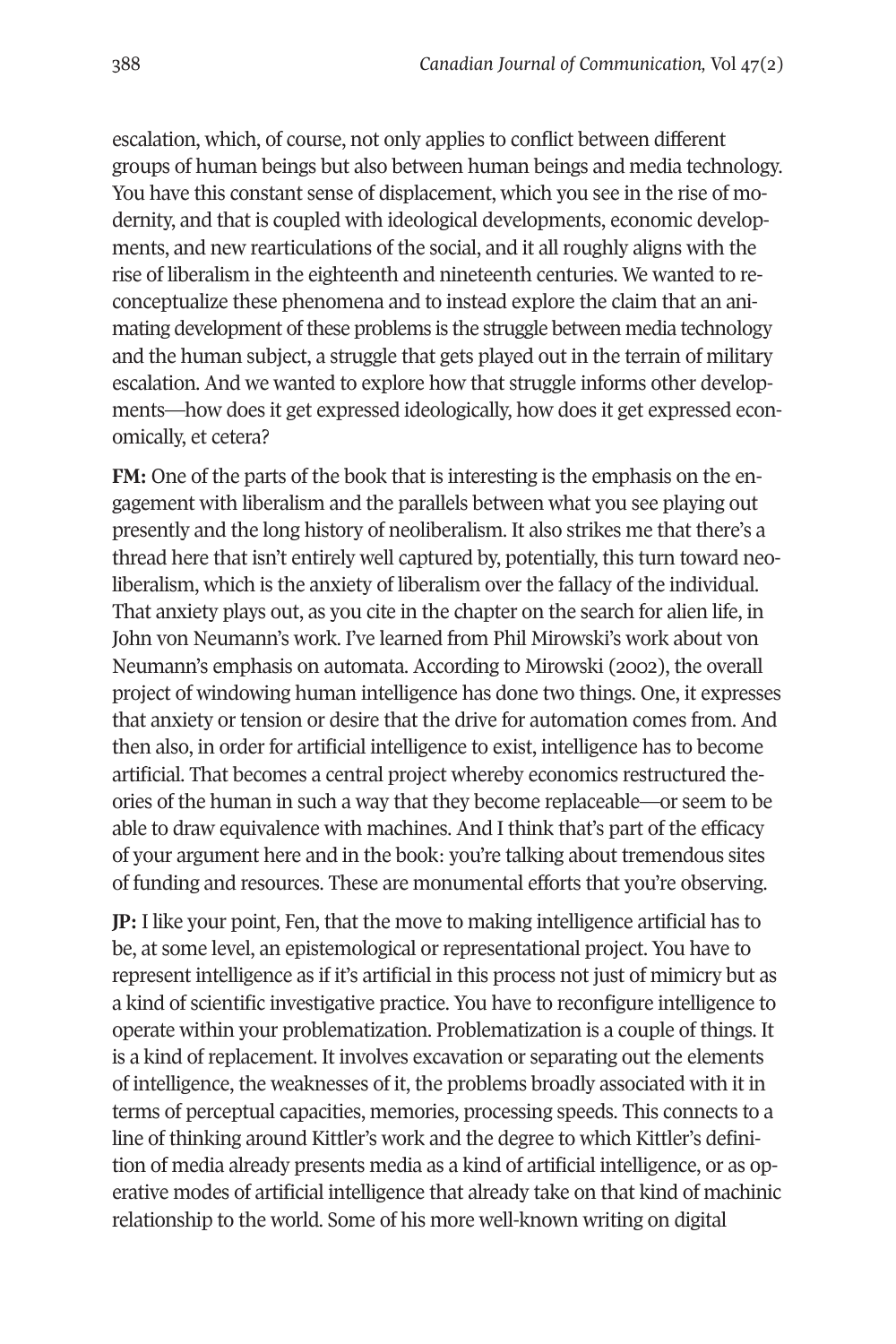media, in particular, is heavily influenced by the work of both Claude Shannon and Norbert Wiener and frames the digital in this teleological sense, where its capacity to capture, store, and process data sort of cuts human beings out of the equation once and for all. Of course, he changed some of his thinking on this, as things like quantum computing became more widely discussed.

In either case, these media processes can be understood in terms of not just escalation, change, development, innovation within a kind of a priori military struggle but they can also be configured and problematized within other kinds of struggle. Whether they are MRIs or logic chains, we're interested in that dynamic of understanding intelligence in a particular way, through certain media practices that involve different ways of visualizing and representing intelligence, which then also open up intelligence, cognition, and perception to further scrutiny. These different ways of opening up intelligence demand new modes of science, new forms of inquiry. Our new media technologies allow us to access thought, thinking, cognition, perception in ways that hadn't been previously done, but only because of the way that intelligence was initially problematized.

We're talking about AI, but an analogous example that we discuss in the book is the development of climate knowledge. Here, again, the demand to know the enemy, the battlespace, and, for example, the effects of upper atmospheric cold weather on intercontinental ballistic missiles, opens up this new arena for investigation that only exists because of that particular struggle. Media escalation is tied to that very specific struggle and the development of very specific weapons. Certain kinds of climactic science only exist because of the measurement of the effects of nuclear fallout. It couldn't be more material. In the case of AI, the artificiality is the production of an intelligence that speaks to a struggle to replace human intelligence with different kinds of machine intelligence.

**FM**: I want to link back to Josh's example of the F-35 because what you just described here also explains why the F-35 becomes such an important project. As much as it's about building an airplane, it's about reimagining what the human is in terms of things like processing speed and perceptual capacity. The eye is an inferior optical processor, so what resolution is actually needed for an eye in terms of how you equip a cockpit. I mean, I don't really know the schematics of the plane. But it's not only the plane that's being produced but the theory of the human that goes along with it. I think that's a good paraphrase of the Kittlerian bent of this project. I learned Kittler largely through your work rather than the original source. Another strong point of the project is in showing how that approach can be useful in practice.

Another focus of the book is in emphasizing how this media escalation and struggle over different kinds of terrain links to issues around energy too. You mention in the book that the U.S. military is the largest consumer of oil. This gets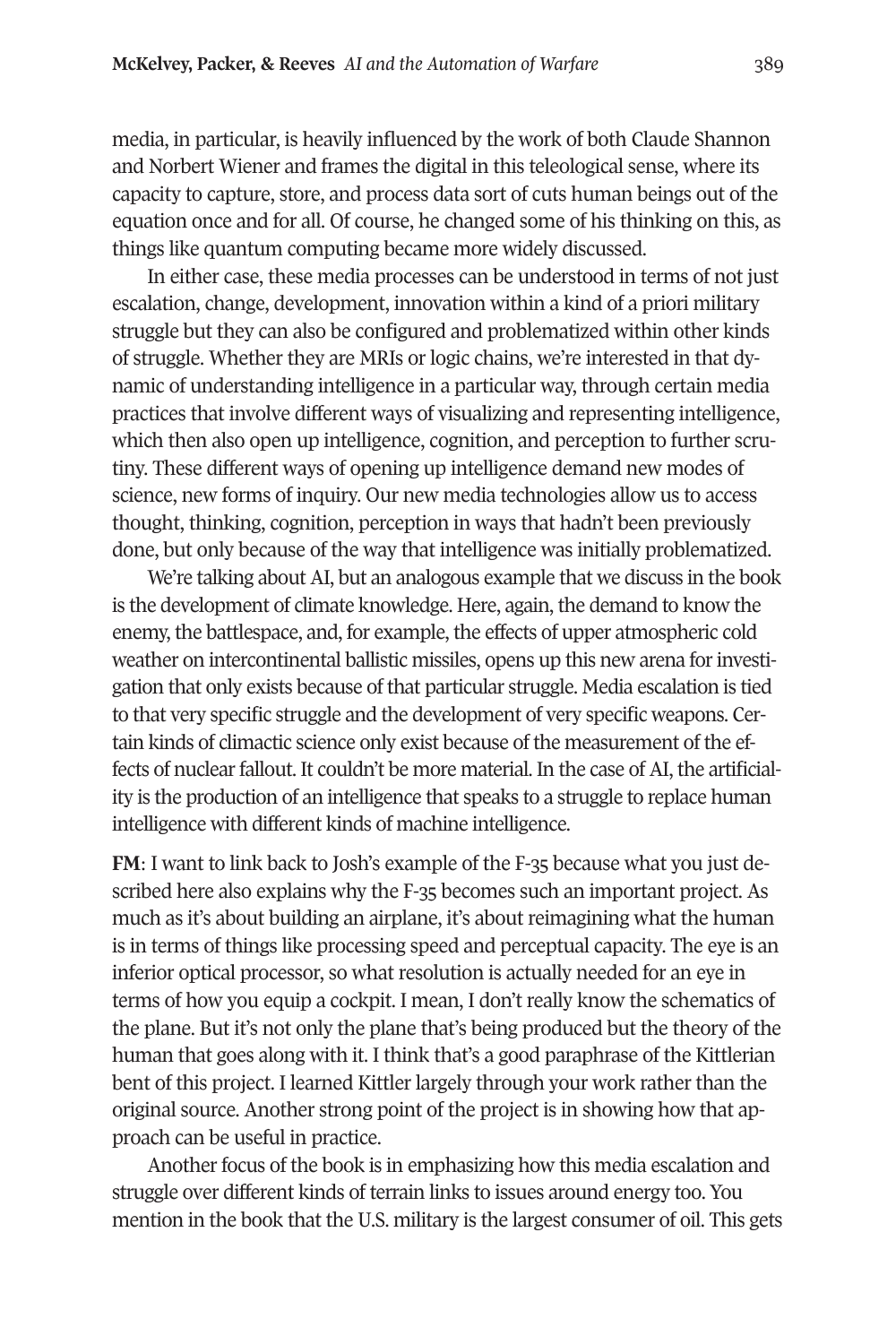back into the periodization question you raised at the start, Jeremy, about what endures in this moment of drone warfare and why we are still talking about 50 or 60-year histories. We are, in many ways, talking about a petro-culture and a petro-military—a petro-industrial military complex—as the particular militarized formation that we're involved with and that we have yet to see a potential way out of or a threat to. I think that really speaks to the kind of boundedness and the sort of problematic endurance of the kind of model you put forward. It's not as though it seems like there's a new energy paradigm on the horizon.

**JR:** Yeah, to build on what Jeremy was saying and what you, Fen, were talking about in terms of ties between escalation and automation: energy is one of the things that really highlights the facticity of the human and how that facticity becomes a real strategic military problem. If you think about things like spears, harpoons, bows, and arrows, they increase the distance between the site of energy production and potential targets. But in those cases, the human has to still be relatively close by. With the F-35, one of the reasons why we know it will be superseded in the relatively near future is because its speed is limited because it has to have a human pilot. It also can only go to a certain altitude because of the human pilot that has to be inside. So, there are all of these different constraints of the human body that are military strategic problems. But there's also a problem with fuelling. In order to completely disentangle these craft from their human controllers, you have to come up with ways for them to autonomously refuel themselves. And the need for a military fuel source is a kind of human problem as well.

So, these liabilities get tied together, and you get this drive in the military for new fuel sources, for renewable energies, for self-refuelling planes and other craft. Even when we're talking about energy, we eventually get around to escalation and the problem of the human. The human still needs to be injected at various places; but, the logic goes, if we could just get rid of these few remaining sites where we still need humans, then we will be closer to realizing this ideal military project.

**JP:** I want to jump on a couple things here because I really liked that a lot. First, one of the oldest logistical problems is how to get food to the front. If we think about food purely in terms of caloric energy for fighting machines, humans, it has been the key energy distribution problem for militaries for centuries, but it has been replaced by others: human power, animal power, wind power, steam power, coal, petrol, nuclear, maybe solar. Now, in some speculative registers, dark energy. The potential for its use for warfare is intriguing to strategists who imagine that dark energy, the energy that holds 85 percent of the universe's matter together, could produce interstellar travel or interstellar modes of destruction in combat. Before dark matter and dark energy have been made de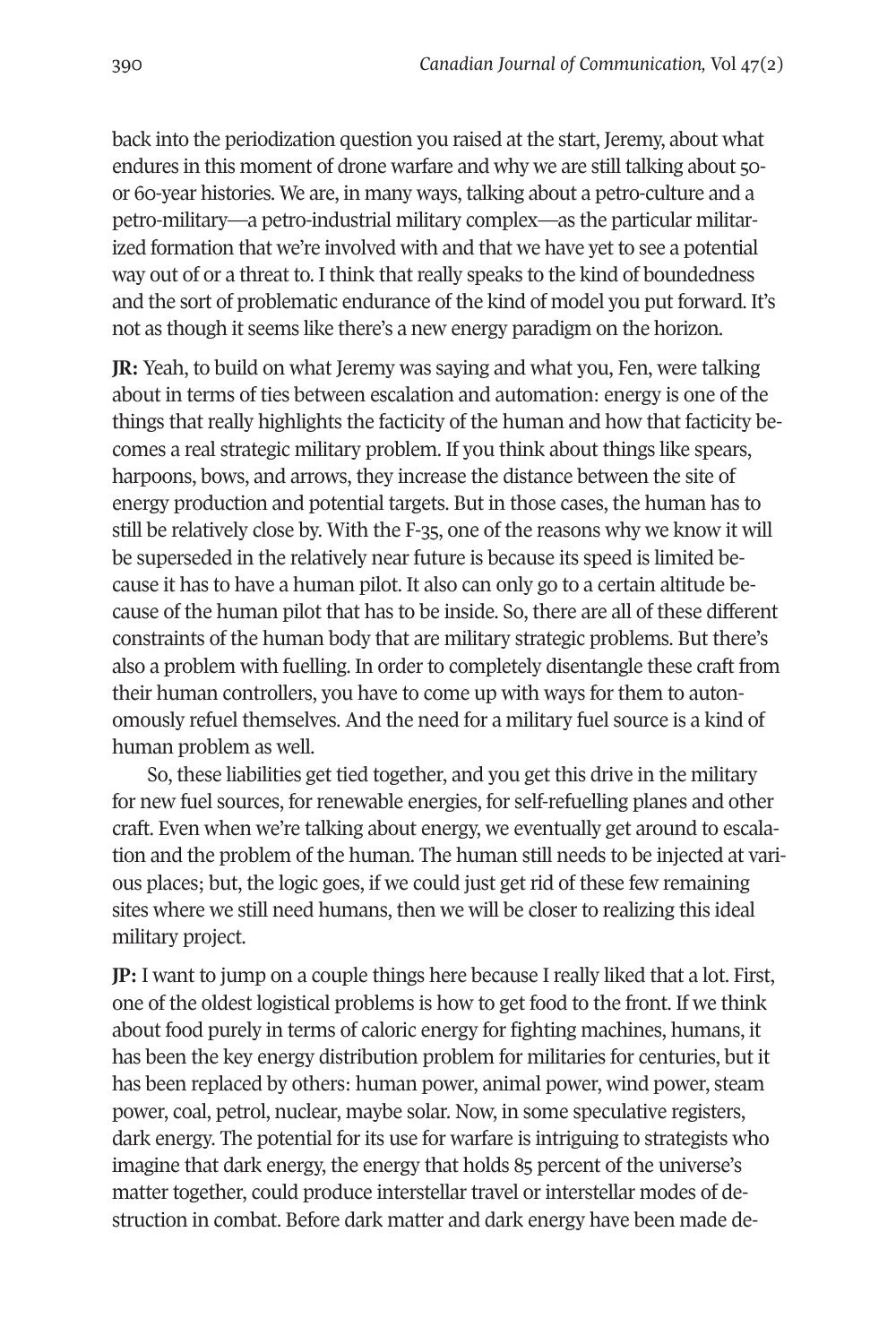tectable via media, discussions about its effect upon military strategic thinking take place. It's a perfect example of energy's centrality to warfare and the intractability of separating innovation from military use.

The other point I wanted to make is that cyber is not disentangled from energy because there's a necessity of electricity to keep every element of the internet up and running. But the same kind of energy necessities are not directly related to the destructive or strategic capacity of action. Historically, the power of a weapon was almost directly related to its energy capacity in terms of speed, explosive force, and the distance it could travel. Whereas with cyber, it is a smoother space. Energy dominance doesn't necessarily lead to military dominance in the way we've historically seen.

**FM:** This discussion of energy limits, and what might lead to the end of the oil era, is reflected in the book, where you also have all these references to science fiction. Toward the end of the book, you discuss *The Matrix* (Wachowski & Wachowski, 1999). The fun part about *The Matrix* is that what the robots discovered is that humans are the best energy source, and that the post-oil paradigm is the human energy paradigm. Determining the way out of our petro-economy might actually be through addressing how it requires humans to be involved, and so the next major energy source might be one that is more autonomous. That is what I think you're describing in your description of dark energy.

I think that ties in with a very real challenge suggested in the book about the role of speculation, speculative fiction, and creativity in the field. There's this kind of naïve assumption about creativity in our fields of humanities and communication studies, when in many ways it's actually boring and stale compared to what is entertained in military spaces, at ARPA even, or DARPA now.

I'm curious, what does it mean to look at how imagination is being deployed in these other contexts and to use it as a kind of intellectual scaffolding? In terms of pushing past the boundaries of our field, or potential lines of flight, what significance do these sources have?

**JP:** I think you're completely right, with respect to what DARPA is willing to put on the table in terms of creative, innovative, speculative thought. If we think about, what is the role of philosophy? What is the role of thought? What is the role of thinking? I think it's, at least in part, to open up these kinds of speculative potentials. Foucault (1977) didn't create disciplinarity with *Discipline and Punish*, but in some weird ways he did create the disciplinary society because it didn't exist as a conceptual category prior to that.

Militaries use philosophy in ways that are scary but daring. The infamous example of the Israeli general who used Deleuze and Guattari's notion of deterritorializing space as a way of reimagining how you maintain hegemony in Palestine or in the West Bank comes to mind. As Palestinians became accus-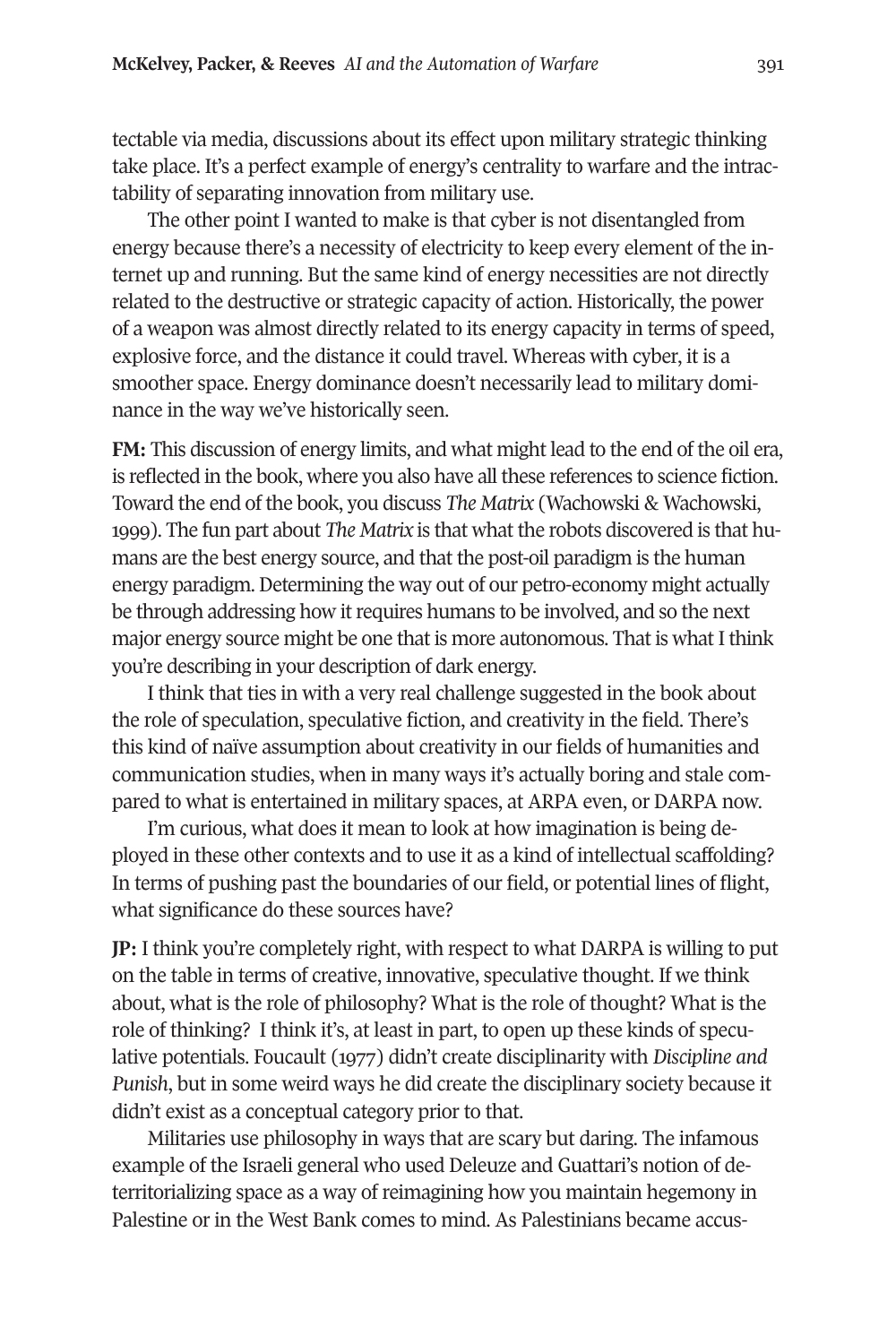tomed to the troops busting through the front door and were prepared to respond, the story goes, the Israeli general, inspired by Deleuze and Guattari, decided, "No, we'll just reformat space. We'll re-territorialize. We'll just smash a new door through a wall and disrupt the expectation of the enemy." They called this "walking through walls" (Weizman, 2006).

What I want to point out here is the way that the military is able to use what we would consider radical leftist thought to further their strategic agenda in innovative, creative ways. I'm not excited that they do that. But it does point to an openness to ideas coming from many places. For instance, I worry that suggesting we shouldn't use Kittler in media studies because he was a Conservative limits the potential for innovative modes of analysis and struggle that might arise. If our enemies—if we want to call the Israeli general our enemy—are capable of using thought that isn't aligned with their own politics but is valuable to forwarding strategy, then we need to be more open to a broader reservoir of ideas.

That's one thought. The other obvious example of imagination and the military that we mention in the book is a science fiction writing contest run by the U.S. Marines, where every day "on the ground, in the air, in the water" marines could submit their own speculative fictions. The winners were brought together for a creative writing seminar where they could further develop their creative, speculative thought. That's a take on doing work with fiction or speculative thought that I don't think we typically associate with the military. Similarly, the Army Press has a Future Writing Warfare Program that is, again, meant to help the army imagine the future of warfare in terms of the many possible scenarios that might arise.

But why aren't we trying these different kinds of creative modes of experimentation, of analysis, of critique? Maybe we are. In the last chapter of the book, we do sketch out a speculative taxonomy of four different possible scenarios that we might encounter with the eventual emergence of some kind of artificial superintelligence: detachment, mutiny, deserters, and conscientious objectors. And for each category, we identify a number of already-existing works of speculative fiction that fall into the basic description, but of course, it's far from comprehensive.

**JR:** I completely agree about the need for more speculative thinking. When we are talking about speculative futures, at the end of the book, we're obviously turning to the imagination provided to us by fiction and creative philosophy. The future comes alive for us, as the book is wrapping up, when we explore the sci-fi musings of Heidegger, Schmitt, and fiction writers. Throughout the book, we're referencing popular culture. We're referencing films. So, it's interesting the extent to which our imaginations have been conditioned by poetry and philosophy, by all kinds of art, in trying to consider the kinds of futures that could unfold. The book is interested, above all, in the materialist problems of military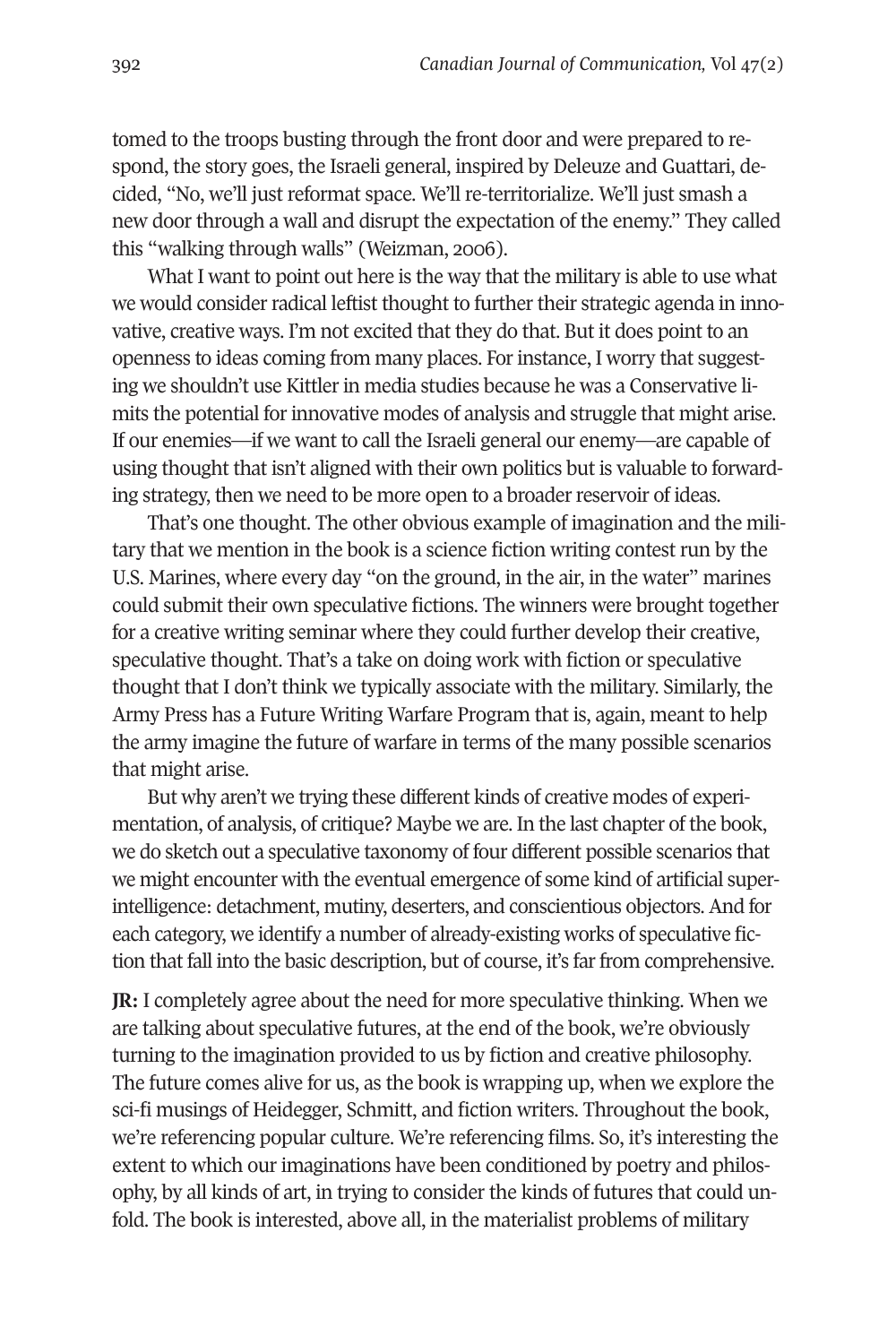communications. But we also show that it's impossible to think beyond what we've received from the speculative realm.

**JP:** If the media determine our conditions, the media determine our condition of speculation, right?

**FM:** One book I didn't hear you mention was *The Three-Body Problem* (Liu, 2016b), but *The Dark Forest* (Liu, 2016a), the second book in the series, is all about not being seen, right? But I find it interesting to think about in relation to this question of the possibilities of speculation. There's something strange to me about that book and its reception because I'm also going through this huge Octavia Butler kick, which is in a totally different direction and is all about why wouldn't aliens want to interbreed with us? This raises the question of what makes the idea of alien-human relations as only ever militarized as the more intuitive or popular speculative fiction? I don't have an answer, but I think that speaks to your point, Josh, where it's not like the conditions of speculation are just wild imagination. There's a constraint to those conditions that demands as much study as the methods of doing that work.

**JP:** Neither of us had read Cixin Liu's Remembrance of Earth's Past trilogy when we'd finished the book, which is an unfortunate oversight. In many ways, Liu's assessments are similar to ours. Primarily that warfare escalates innovation, that attempts to hide from and search for enemies produces new enemies through an epistemological escalation, and that the most likely outcome of alien contact leads to genocide for one side. Butler's analysis of interbreeding in the Xenogenesis trilogy provides an account of genocides and interstellar domination in which interspecies breeding functions as a kind of evolutionary amplifier. As Fen suggests, it's an amazing account of a different interstellar military logic.

**JR:** And of course, military logics are already embedded in these speculations. Which means the military has already moulded our imaginations beforehand, as well as our sense of what problems and opportunities will look like.

**FM:** It's not to say this work doesn't happen, but right now there's a lot of money being dumped into cybersecurity. Is it our contribution as scholars, in some way, to say, "Well, cybersecurity involves these kinds of ethical risks"? Or is the very paradigm in which we understand cybersecurity inadequate for describing what is presently taking place? What has become the level of intervention to kind of push at? What is the work being done? I think that's what's important about your book as an intellectual project: to in some ways make strange the kind of specificity of the media that you're encountering and discussing.

**JP:** One of the things that was definitely coming into its own while we were working on the book was various kinds of international campaigns against au-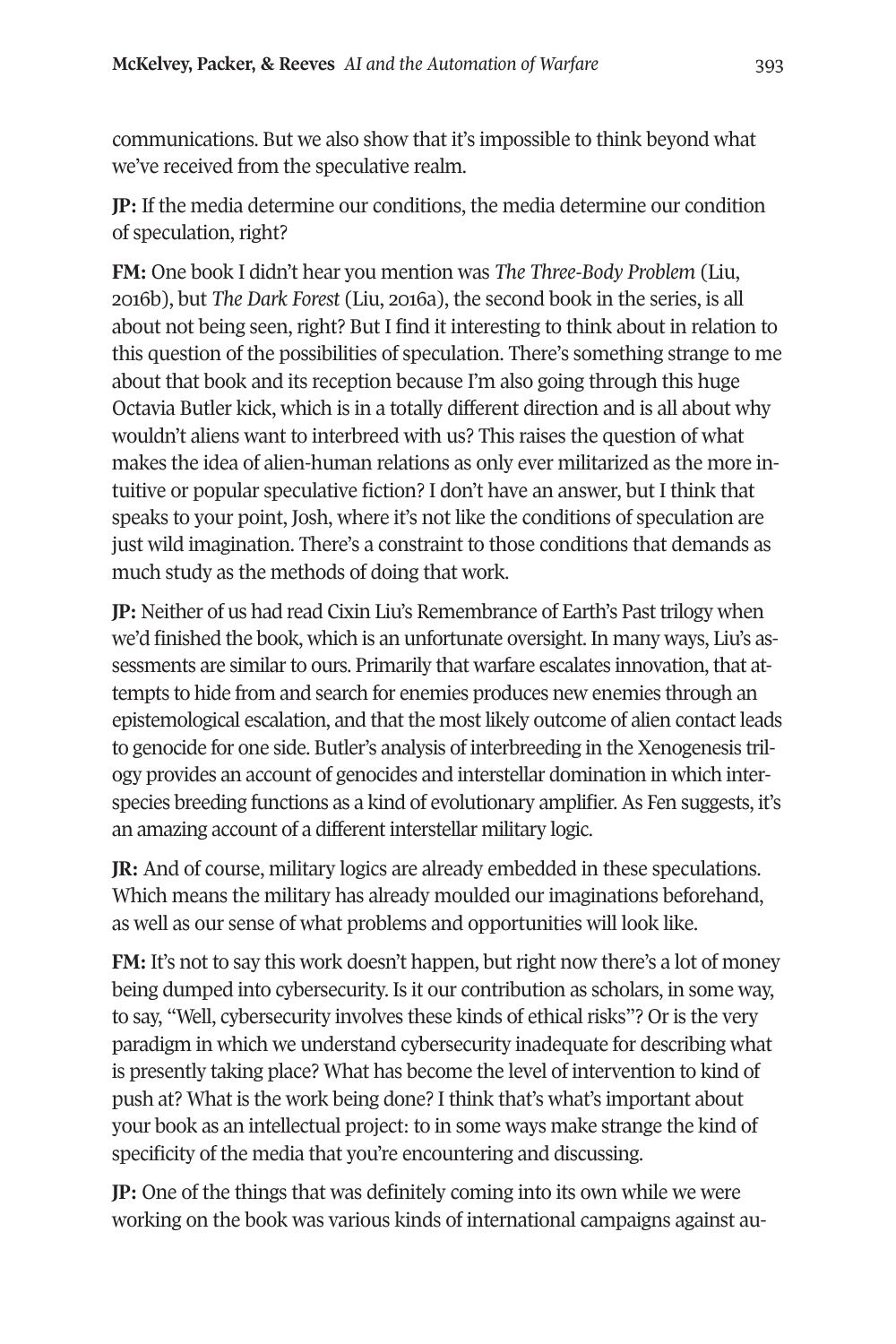tonomous warfare. And at some level, of course, that's a great idea. There should be some mechanism to forestall this. But the deeper I found myself immersed in this logic, the more convinced I was that an international policy initiative was bound to fail. The logic of media escalation and struggle just wouldn't allow it to happen. I don't know how else to put it. And it felt very disheartening. On the other hand, I think it raises the level of struggle to not say, "Well, the struggle takes place at policy" [but] to say, "No, you can't use technology this way." The struggle becomes reoriented around the fact that technology of this sort is itself that which should be struggled against. Not its use in certain situations but its existence is fundamentally a threat.

**FM:** This reminds me of work that I've learned from the Black Lives Matter movement about things like facial recognition. Abolitionist approaches to AI, such as the use of facial recognition software by police, question whether this technology should even be built in the first place. As you're describing, it's not about making sure these technologies get used in a particular way but rather it's just, don't use them, full stop. To me, that abolitionist approach is one that I think is part of the cutting edge of scholarship on the topic.

**JR:** Yeah, I agree that that's probably the most cutting-edge and interesting approach to these issues. As Jeremy said, we had a difficult time trying to articulate that problem when we were mapping out the political vision of the work, and we found that a lot of humanist accounts would focus on how to repurpose and redirect these technologies. Jeremy had an interesting point: how exactly would you repurpose a nuclear power plant or a smart bomb? These technologies themselves pose serious problems and they introduce the necessity for new technological solutions in the future, which will pose new problems, which will then cause new technological solutions. And that's all part of escalation. The extent to which an abolitionist stance is practicable, then, is one of the most interesting political questions that arises from this. Again, there's a separate question of how or whether we could address this problem at a policy level, which the book throws a little cold water on. But these are questions that should obviously be asked, and that people need to grapple with in more radical ways than they usually do.

**JP:** One of the things that has held up significant debate about the abolition of drones, or even drone warfare, let alone autonomous drone warfare, in the West, in the U.S., in North America, is the fact that it's an asymmetrical relation up to this point. The way people in the U.S. imagine drones and ethics is, from the perspective of the U.S. military, a question of how they are used against others. The question is never, how will they be used against "us?" Because the asymmetry is built into the conversation. The imaginary doesn't account for a drone swarm in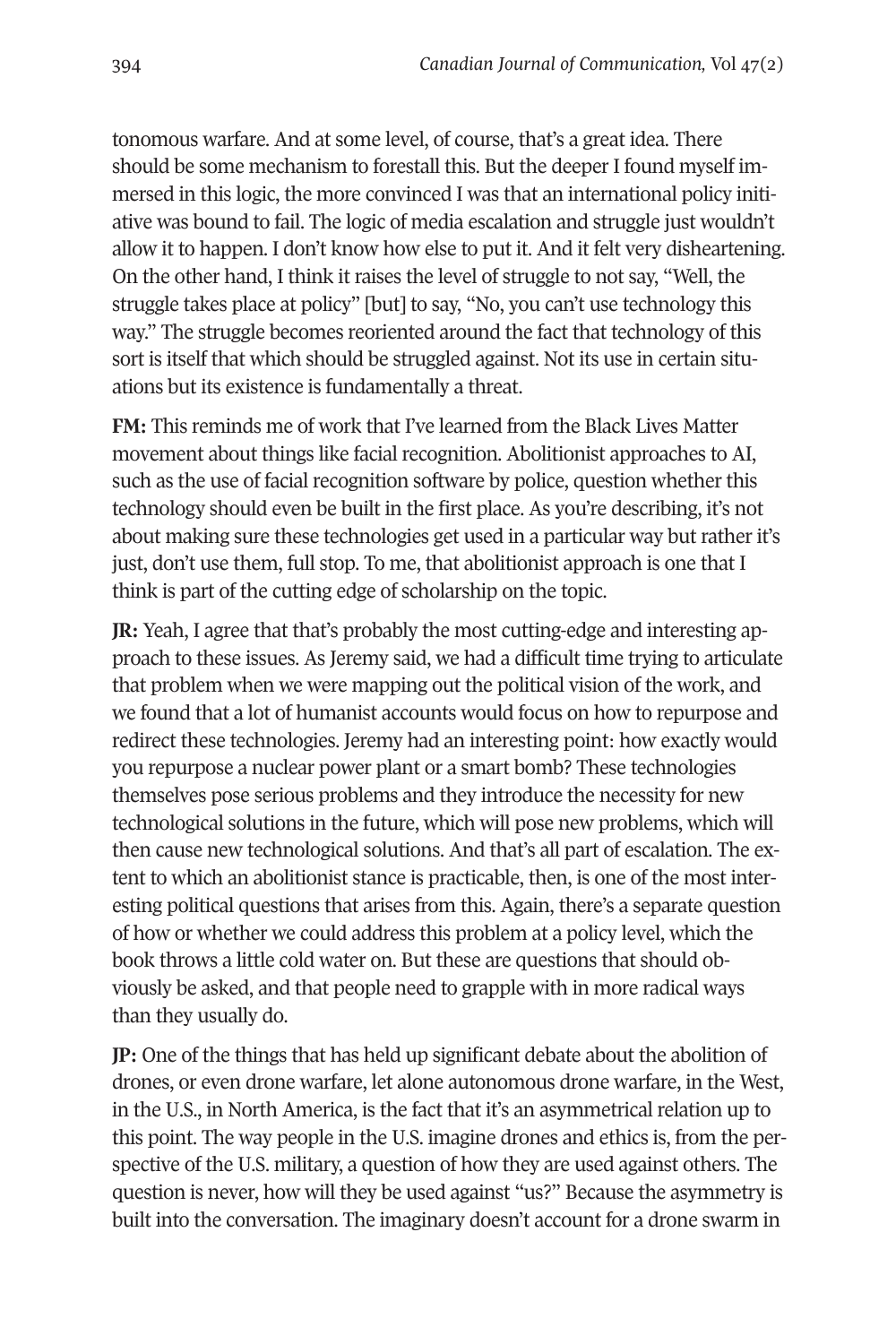Manhattan. Yet, there will be a drone swarm in Manhattan. It's just a matter of time, but that's not acknowledged.

**FM:** Josh, what you're talking about in many ways draws on this notion of the consequences of letting the winners of certain conflicts work on political technologies and the apparatus that's needed to support them. In the book, you mention this in talking about nuclear technology, and what's striking is that as much as drone warfare is just as much of a political technology, it doesn't have, I think, the same resistance. Like, that "abolish drone warfare" isn't on T-shirts on college campuses nationwide, in many nations, is striking and, I think, speaks to, in some ways, the kind of impasses we are at. I think the asymmetrical point is really telling. But also, it plays into the confined nature of activists trying to speak out about the horror of drone warfare. And as you discuss at length in the book, there's also the fact that drone warfare just doesn't work. You have to kill so many people to actually be effective at it. In these various respects, it just seems to be so unsettling, yet not part of the popular consciousness. I hope the book helps contribute more attention to that black hole.

**JR:** When we were writing the book, one of the things we asked ourselves was the extent to which a sort of technological utopianism animates activism on the left. And how does that inform how we approach making important changes over systems that, as we were talking about a moment ago, we have very little control over? How do we intervene at an intelligent level while still having our actions informed by responsible theory? And your discussion a moment ago about the abolition movement—I think that's taking that discourse onto a more disruptive and interesting register.

**JP:** We open our book with a Nikola Tesla comment from the early 1900s that suggests there's supposed to be a relationship between rationality, or reasonable thinking, and technological development. He makes the argument that we'll reach a point at which warfare, once it has become autonomous, is too horrific to unleash, so that the obvious outcome is to stop such weapons development. Of course, what we currently see is quite the opposite. There's still a sensibility, even in the way that drones are discussed, that autonomy will somehow make warfare more humane. I think this is because of the asymmetrical nature of it as if even that is a valuable outcome. It's not the abolition of war. Let's just make it more humane. Which, of course, it won't be anyways. Gregoire Chamayou (2011) describes the spatial arrangements of drone strikes, with one side being so far removed from the other, as a "shattered phenomenon" (p. 119). And if you look at interviews with (former U.S. President Barack) Obama on why they ultimately decided to scale back the drone program, he gives a similar explanation. The asymmetry and the distance make it too easy, in some sense, but cer-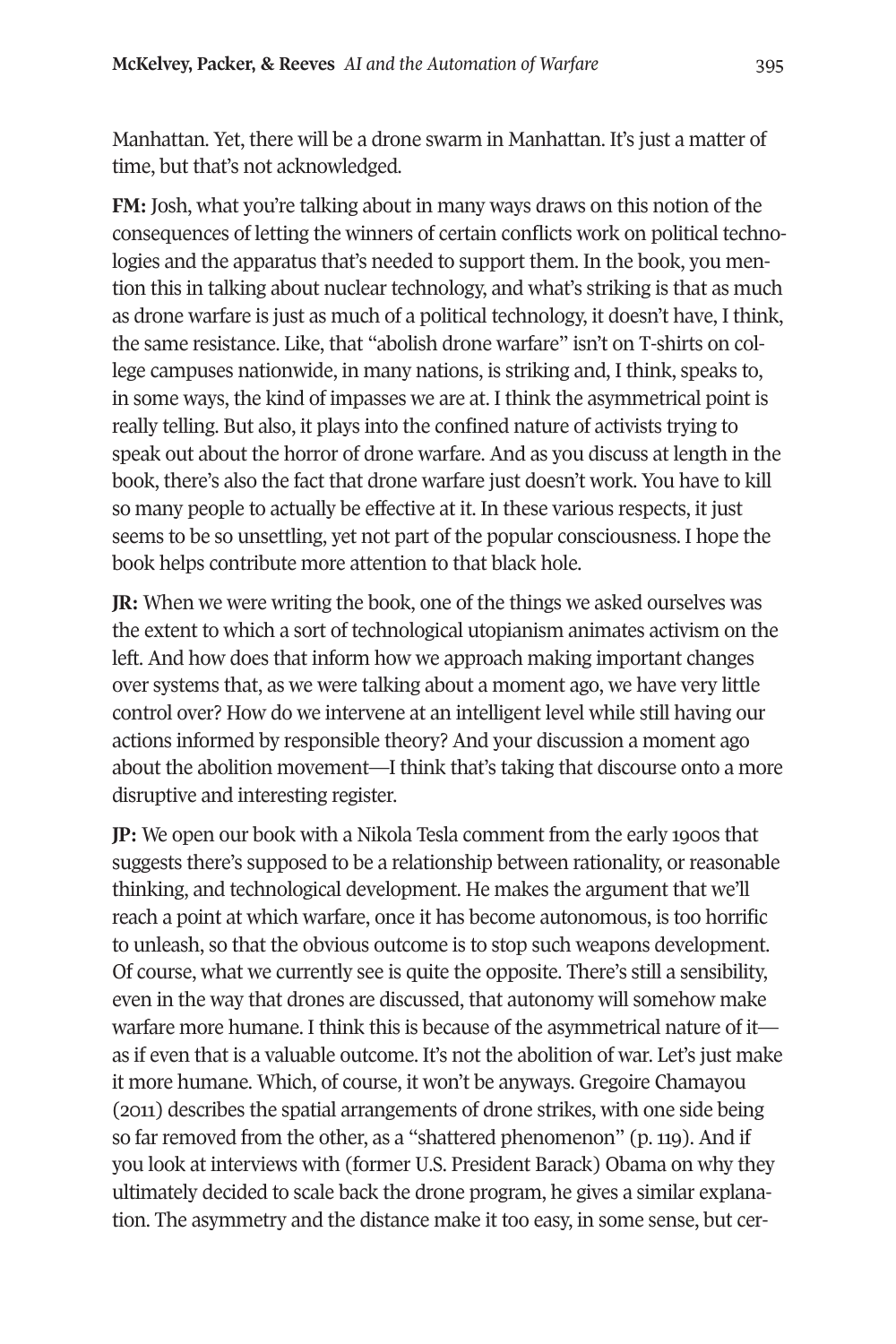tainly not more humane. Of course, that's not to mention the practice during the Obama administration of counting all military-age males in a strike zone as combatants, which we discuss at length in the book and obviously gets us back to the more epistemological end of things.

**FM:** One thing to acknowledge is it's really tragic that I first learned that this kind of passage point we've had in autonomous weaponry happened unbeknownst to me, and it's become largely news avoided during the pandemic. I think it really speaks to the moment of the book. But that final point that it's already happened is a really chilling moment. We're not talking about stopping the hypothetical use of autonomous killing machines, we're talking about banning it as it is already happening.

#### **JR:** Yeah, we're *talking* about banning it.

**FM:** One thread I wanted to tie in includes things like unionization work being done at Google, and the specific tactics being employed. Union work there, labour organizing, was able to shut down Project Maven. To me, it's like that's what I have so little skill to do, yet I think it is such critical work. How do you do that solidarity and collaborative work about problematizing these issues with the people that are also part of it? And where do we think laterally? This is, I think, where cybersecurity becomes a critical part of the future of our field. Cybersecurity can't be written only by those in cybersecurity who understand it in a way that's funded by the military. So where do you go and what does it look like? To me, that becomes really exciting and stuff that I want to emphasize as important about trying to do media studies and critical technology studies work in parallel and in collaboration with the work of actually doing that organizing. Because there are more opportunities for the "interdisciplinary research" that we're all told to do, which I think actually has tangible and practical and theoretical consequences.

**JR**: Yeah, I appreciate those approaches. As Jeremy was pointing out earlier, the relationship between the military and Google is not suddenly over now. Right now, in late 2021, Google is competing for the Pentagon's Joint Warfighter Cloud Capability contract. That relationship, between big tech and the military, is baked in. If our book is on the right track at all, there's nothing we can do to keep them apart. But of course, at times, there will be positive steps taken to regulate this relationship.

These developments are always uneven and ambivalent. But with *Killer Apps* (Packer & Reeves, 2020), we had a difficult time mapping out an optimistic short-term political vision because we set out to wrestle with the common humanisms that dominate popular thinking about AI. But I have to say, folks can look at the important work that some of our colleagues are doing that approaches some of these practical questions in creative ways. Sean Lawson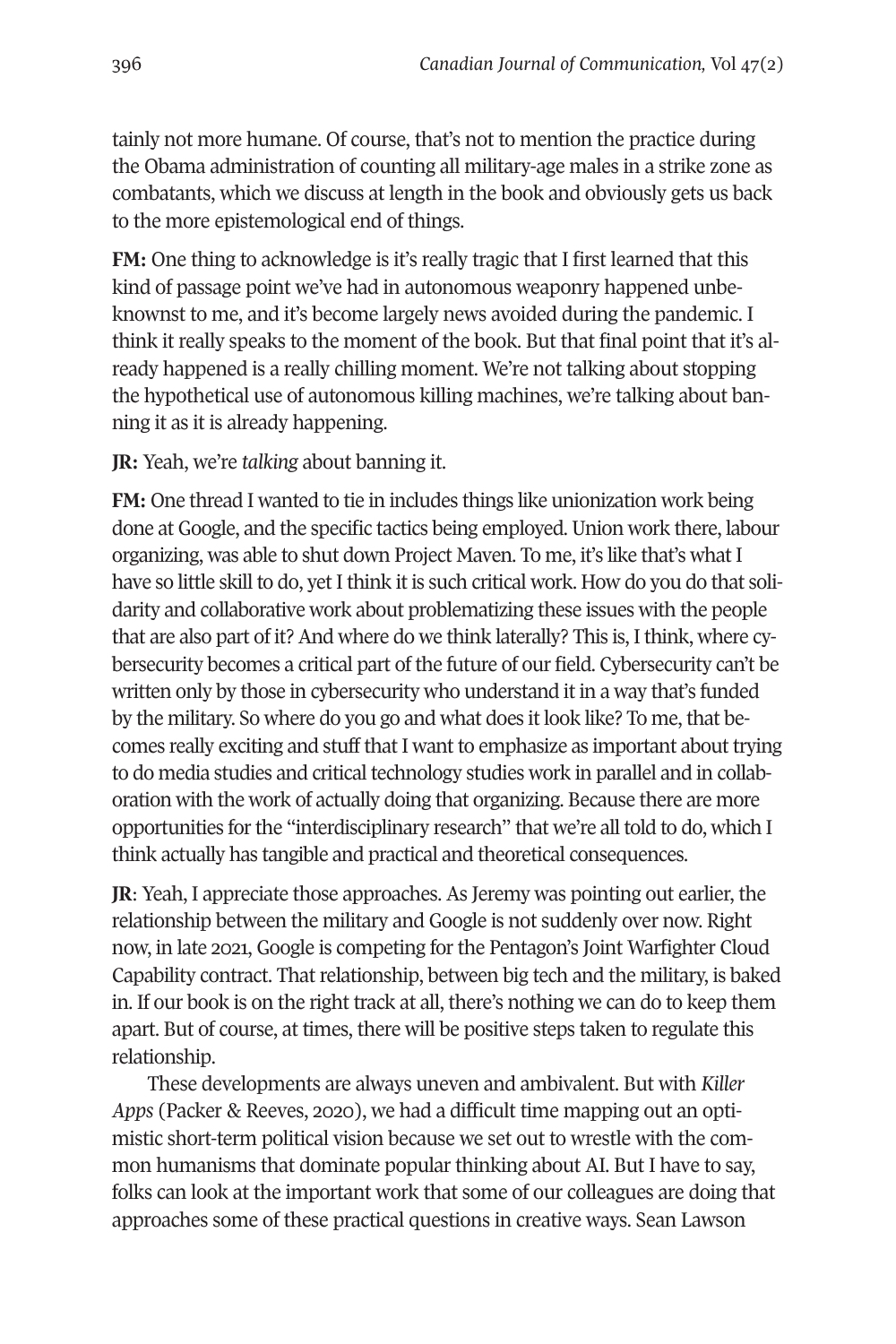**[McKelvey, P](mailto:fenwick.mckelvey@concordia.ca)acker, & Reeves** *AI and the Automation of Warfare* 397

(2020), for example, or Heather Roff (2019)—those are just two of the most interesting folks who are roughly in our disciplinary orbit. Other people who are in critical security studies have gotten into think tanks, and they ask [practical](https://www.wired.com/2011/10/predator-libya/)  regula[tory questions—and, of course](https://www.wired.com/2011/10/predator-libya/), funding mechanisms force a certain kind of humanist politics on them, as well. But our project was always answering different questions. And our answers point to less optimistic futures.

**Fenwick McKelvey** is Associate Professor at Concordia University. Email: fenwick.mckelvey@ concordia.ca. **Jeremy Packer** is Professor at the University of Toronto, Mississauga. Email: jeremy.packer@utoronto.ca. **Joshua Reeves** is Associate Professor at Oregon State University. Email: reevejos@oregonstate.edu.

#### **References**

- Ackerman, Spencer. (2011, October 20). Libya: The real U.S. drone war. *Wired*. URL: https://www .wired.com/2011/10/predator-libya/ [March 8, 2022].
- Arquilla, John, & Ronfeldt, David. (1996). *The advent of Netwar.* Santa Mo[nica, CA: RAND](https://journals.uvic.ca/index.php/ctheory/article/view/14325/5101)  Corporation.
- Bratich, [Jack Z., Packer, Jeremy, & McCarthy, Cameron. \(Eds.\)](https://journals.uvic.ca/index.php/ctheory/article/view/14325/5101). (2003). *Foucault, cultural studies, and governmentality*. Albany, NY: State University of New York Press.
- Chamayou, Grégoire. (2011). *A theory of the drone* (J. Lloyd, Trans.). New York, NY: New Press.
- DeLanda, Manuel. (1991). *War in the age of intelligent machines*. New York, NY: Zone.
- Deibert, Ronald. (2011). Tracking the emerging arms race in cyberspace. *Bulletin of the Atomic Scientists*, *67*(1), 1–8.

Diebold, John. (1952). *Automation: The advent of the automatic factory*. New York, NY: Van Nostrand.

- Dyer-Witheford, Nick. (1999). *Cyber-Marx: Cycles and circuits of struggle in high-technology capitalism*. Champaign, IL: University of Illinois Press.
- Dyer-Witheford, Nick, & Matviyenko, Svitlana. (2019). *Cyberwar and revolution: Digital subterfuge in global capitalism*. Minneapolis, MN: University of Minnesota Press.

Foucault, Michel. (1977). *Discipline and punish: The birth of the prison*. New York, NY: Pantheon Books. Hansen, Mark. (2014). *New philosophy for new media*. Cambridge, MA: MIT Press.

- Kittler, Friedrich A. (1996). *The history of communication media*. CTheory.net. URL: https://journals .uvic.ca/index.php/ctheory/article/view/14325/5101 [October 26, 2021].
- Kittler, Friedrich A. (1997). Media wars: Trenches, lightning, stars. In J. Johnston (Ed.), *Essays: literature, media, information systems*. Amsterdam, NL: OVerseas Publishers.

Kittler, Friedrich A. (1999). *Gramophone, film, typewriter*. Redwood City, CA: Stanford University Press.

Kittler, Friedrich A. (2010). *Optical media: Berlin lectures, 1999* (A. Enns, Trans.). Malden, MA: Polity.

Kittler, Friedrich A. (2012). Of states and their terrorists. *Cultural Politics*, *8*(3), 385–397.

Lawson, Sean. (2020). *Cybersecurity discourse in the United States: Cyber-doom rhetoric and beyond*. New York, NY: Routledge.

Liu, Cixin. (2016a). *The dark forest*. New York, NY: TOR Books.

Liu, Cixin. (2016b). *The three-body problem*. New York, NY: TOR Books.

- McKelvey, Fenwick. (2018). *Internet daemons: Digital communications possessed.* Minneapolis, MN: University of Minnesota Press.
- Mirowski, Phil. (2002). *Machine dreams: Economics becomes a cyborg science*. Cambridge, UK: Cambridge University Press.
- Noble, David. (1984). *Forces of production: A social history of industrial automation*. New York, NY: Oxford University Press.
- Packer, Jeremy. (2008). *Mobility without mayhem: Safety, cars, and citizenship*. Durham, NC: Duke University Press.